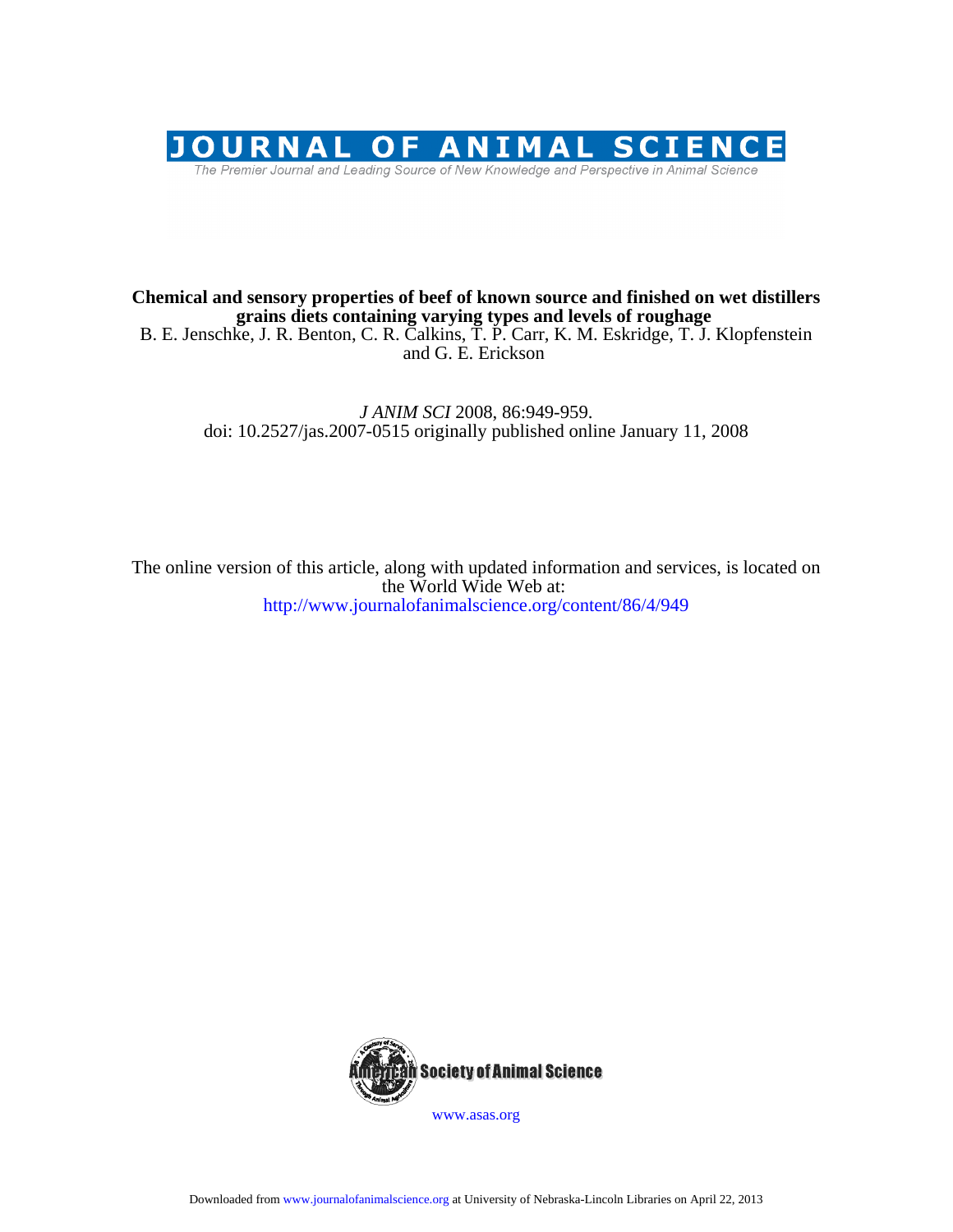# **Chemical and sensory properties of beef of known source and finished on wet** distillers grains diets containing varying types and levels of roughage<sup>1,2,3</sup>

## **B. E. Jenschke,\* J. R. Benton,\* C. R. Calkins,\*4 T. P. Carr,† K. M. Eskridge,‡ T. J. Klopfenstein,\* and G. E. Erickson\***

\*Department of Animal Science, †Department of Nutrition and Health Sciences, and ‡Department of Statistics, University of Nebraska, Lincoln 68583

**ABSTRACT:** Beef knuckles (n = 160) were obtained from source-verified cattle finished on 30% wet distillers grains plus solubles enriched with varying levels of alfalfa hay  $(4 \text{ or } 8\%)$ , corn silage  $(6 \text{ or } 12\%)$ , or corn stalks (3 or 6%) based on NDF. Proximate analysis, pH, oxidation-reduction potential, fatty acid composition, and sensory analysis were conducted on the rectus femoris muscle to determine if roughage inclusion, in conjunction with wet distillers grains plus solubles and cattle source, affects beef flavor with particular interest in liver-like off-flavor. Proximate analysis, fat content, and oxidation-reduction potential were unaffected  $(P \geq$ 0.129) by diet or source. For s.c. adipose tissue, cattle from Nebraska (NE) had greater amounts of MUFA  $(P = 0.048)$  and unsaturated fatty acids  $(P = 0.068)$  but less SFA  $(P = 0.065)$  when compared with cattle from South Dakota. Diet affected s.c. adipose tissue levels of 15:0, 17:0, and n-3 fatty acids in which cattle from NE finished on the low corn stalk diet had  $(P \le 0.050)$  lower levels. Cattle from NE had  $(P \le 0.049)$  greater i.m.

adipose proportions of 13:0 and CLA. Dietary effects (*P*  $\leq$  0.050) were observed for i.m. adipose tissue proportions of 16:0, 18:1(n-9), 18:2(n-6), 20:4(n-6), 22:5(n-3), MUFA, PUFA, and n-6 fatty acids. Sensory analysis revealed that cattle from NE were  $(P \le 0.023)$  less juicy and had less bloody notes when compared with cattle from South Dakota. Cattle finished on the low alfalfa diet were  $(P \le 0.014)$  more tender and juicy but had more bloody notes. No  $(P \ge 0.670)$  dietary or source effects were noted for liver-like off-flavor. Subcutaneous amounts of  $18:2(n-6 \text{ trans})$  ( $r = -0.17$ ) were inversely related to the incidence of liver-like off-flavor, whereas 20:1(n-9) (r = 0.21), CLA *cis*-9, *trans*-11 (r = 0.16) were directly related. Data from this study indicate that type and level of roughage inclusion and cattle source have minimal effects on fatty acid profiles and sensory properties of the musculus rectus femoris. However, individual fatty acids of s.c. and i.m. adipose tissue were significantly correlated with liver-like off-flavor.

**Key words:** beef, fatty acid, flavor, liver-like, knuckle, source-verified

©*2008 American Society of Animal Science. All rights reserved.* J. Anim. Sci. 2008. 86:949–959

doi:10.2527/jas.2007-0515

#### **INTRODUCTION**

Distillers grains have become very popular over the past 15 yr due to their energy value in relation to corn, price, flexibility in feeding, and reduction in incidence and duration in acidosis (Stock et al., 2000). Even with numerous feedlots in the Midwest finishing cattle on diets containing distillers grains, little research has

4 Corresponding author: ccalkins@unl.edu

Received August 14, 2007. Accepted December 26, 2007. been published on the effects of distillers grains on carcass quality. Shand et al. (1998) reported that cattle finished on wheat-based distillers grains or brewers grain were statistically similar to cattle finished on barley in regards to moisture, fat, pH, cooking losses, and sensory analysis. Likewise, Roeber et al. (2005) reported that finishing cattle on dried distillers grains had no effect on sensory attributes of strip loins. Recent research in our laboratory has investigated the effects of finishing cattle on wet distillers grains plus solubles (**WDGS**). Mello et al. (2007) reported that cattle finished on corn WDGS have greater levels of PUFA and lower levels of *cis*-vaccenic acid, which has been associated with off-flavor development in beef (Camfield et al., 1997).

Other research in our laboratory has concentrated on trying to identify the causes of liver-like off-flavor. Meisinger et al. (2006) reported that approximately

<sup>&</sup>lt;sup>1</sup>A contribution of the University of Nebraska Agricultural Research Division.

<sup>&</sup>lt;sup>2</sup>Funded by the Beef Checkoff.

<sup>&</sup>lt;sup>3</sup>We wish to thank B. J. Swedberg of the University of Nebraska for her assistance with sample preparation.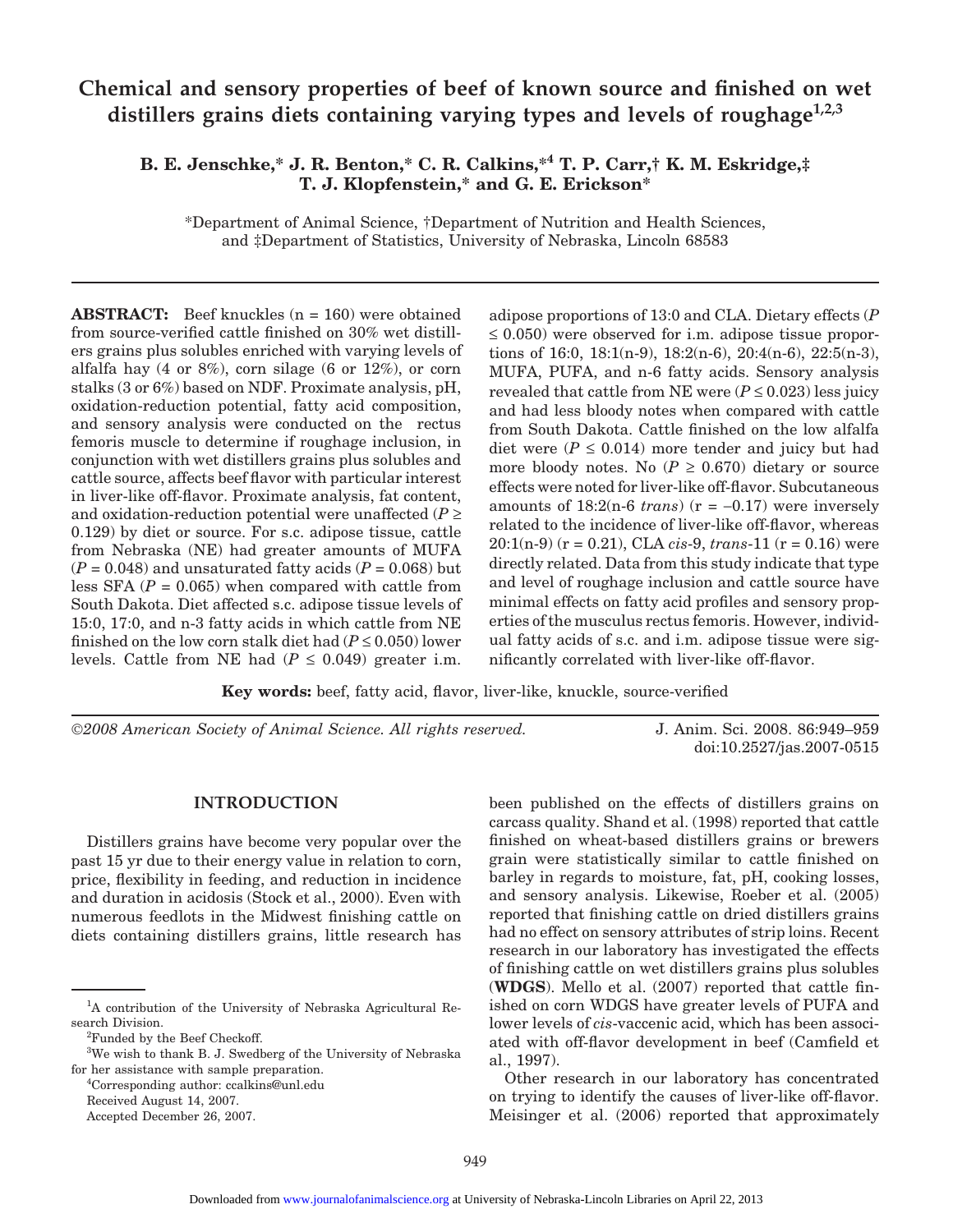**Table 1.** Composition of finishing diets and formulated nutrient analysis<sup>1</sup>

| Treatments            | $\rm Control$ | LALF  | <b>HALF</b> | <b>LSTALK</b> | <b>HSTALK</b> | $_{\rm LSIL}$ | <b>HSIL</b> |
|-----------------------|---------------|-------|-------------|---------------|---------------|---------------|-------------|
| $\rm DRC^2$           | 32.50         | 30.50 | 28.50       | 30.98         | 29.46         | 29.44         | 26.37       |
| $\rm HMC^3$           | 32.50         | 30.50 | 28.50       | 30.98         | 29.46         | 29.44         | 26.37       |
| $\rm WDGS^4$          | 30.00         | 30.00 | 30.00       | 30.00         | 30.00         | 30.00         | 30.00       |
| Alfalfa hay           | 0.00          | 4.00  | 8.00        | 0.00          | 0.00          | 0.00          | 0.00        |
| Corn silage           | 0.00          | 0.00  | 0.00        | 0.00          | 0.00          | 6.13          | 12.26       |
| Corn stalks           | 0.00          | 0.00  | 0.00        | 3.04          | 6.08          | 0.00          | 0.00        |
| $\text{Supplement}^5$ | 5.00          | 5.00  | 5.00        | 5.00          | 5.00          | 5.00          | 5.00        |
| $CP, \%$              | 16.40         | 16.70 | 17.00       | 16.30         | 16.10         | 16.30         | 16.30       |

<sup>1</sup>Values presented on a DM basis. LALF = low alfalfa; HALF = high alfalfa; LSTALK = low corn stalks;  $HSTALK = high corn stalls; LSIL = low corn slides; HSIL = high corn slides.$ 

<sup>2</sup>Dry-rolled corn.

<sup>3</sup>High-moisture corn.

4 Wet distillers grains plus solubles.

5 All diets were formulated to contain a minimum of 0.65% Ca, 0.60% K, 360 mg/steer of Rumensin, 90 mg/steer daily of Tylan, and 130 mg/steer daily of thiamine.

55% of the variation in the liver-like off-flavor in the musculus rectus femoris was explained by pH and heme-Fe content. Hodgen (2006) used mass spectrometry to identify compounds present in samples that contained the liver-like off-flavor with a majority of these compounds being oxidation products of 18:2(n-6), 18:3(n-3), and 20:4(n-6). Although Jenschke et al. (2007) reported that WDGS did not affect liver-like offflavor frequency, WDGS increased PUFA levels (Mello et al., 2007) and therefore could possibly increase compounds associated with the liver-like off-flavor.

Shahidi and Rubin (1986) reported that diet is the major environmental factor affecting beef flavor. The objectives of this research were to investigate effects of varying roughage sources and types, in addition to cattle source, on meat quality characteristics of the musculus rectus femoris with particular interest in liver-like off-flavor.

#### **MATERIALS AND METHODS**

The University of Nebraska-Lincoln Institutional Animal Care and Use Committee approved all procedures relating to live animals for this study.

#### *Finishing Diets and Sample Procurement*

Cattle from this study were a subset of the cattle described by Benton et al. (2007). Three hundred eighty-five crossbred steer calves of known source approximately 7 mo of age were purchased from sale barns in South Dakota (**SD**; n = 78) or Nebraska (**NE**; n = 82), implanted with Syonvex-C (Fort Dodge Animal Health, Fort Dodge, IA), and grazed on corn stalks for 45 d before being placed in their respective feeding diets. The steers were then weighed, implanted with Revalor-S (Intervet, Millsboro, DE), stratified to diet by weight, and randomly assigned a pen. Each pen  $(n = 35)$  contained 11 steers, and each pen was assigned 1 of 7 dietary treatments (Table 1). Cattle were on the finishing diets for 139 d. Dietary treatments consisted of a control with no roughage inclusion and 2 levels of alfalfa hay, corn silage, or corn stalks. Inclusion of alfalfa hay at 4 and 8% was used for the low and high inclusion level, respectively. Diets containing corn silage or corn stalks were then balanced to provide equal percentages of NDF from the roughage. This resulted in feeding approximately 6 or 12% corn silage and 3 or 6% corn stalks. All diets contained a mixture of dry-rolled and high-moisture corn fed at a 1:1 ratio and 30% WDGS (DM basis). All diets, regardless of dietary treatment, were formulated to provide a minimum of 0.65% Ca, 0.60% K, 360 mg/steer of Rumensin (Elanco Animal Health, Greenfield, IN), 90 mg/steer of Tylan (Elanco Animal Health), and 130 mg/steer of thiamine daily. For the final 28 d, all steers were supplemented (200 mg/steer) with Optaflexx (Elanco Animal Health). On d 140, cattle were slaughtered at a local commercial facility (Greater Omaha Packing Company Inc., Omaha, NE). Before fabrication, university personnel selected 160 carcasses (19 to 25 per treatment were randomly selected), regardless of grade. After grading, knuckles (IMPS #167; NAMP, 2007) were removed, vacuum-packaged, and shipped to the Loeffel Meat Laboratory at the University of Nebraska. After a 7-d aging period, the rectus femoris muscle (IMPS #167E; NAMP, 2007) was isolated, cut into 2.54-cm-thick steaks, vacuum-packaged, and frozen at −80°C until appropriate analyses could be conducted. The most proximal steak was minced, frozen in liquid N, pulverized (model 51BL32, Waring Commercial, Torrington, CT), and used for chemical analysis, whereas the most distal steak was used for trained sensory analysis.

#### *Proximate Analysis*

Two grams of pulverized muscle tissue in duplicate was used to quantify moisture and ash using a LECO Thermogravimetric Analyzer (model 604-100-400, LECO Corporation, St. Joseph, MI). Total fat was determined as outlined by AOAC (1990) using the Soxhlet extraction procedure.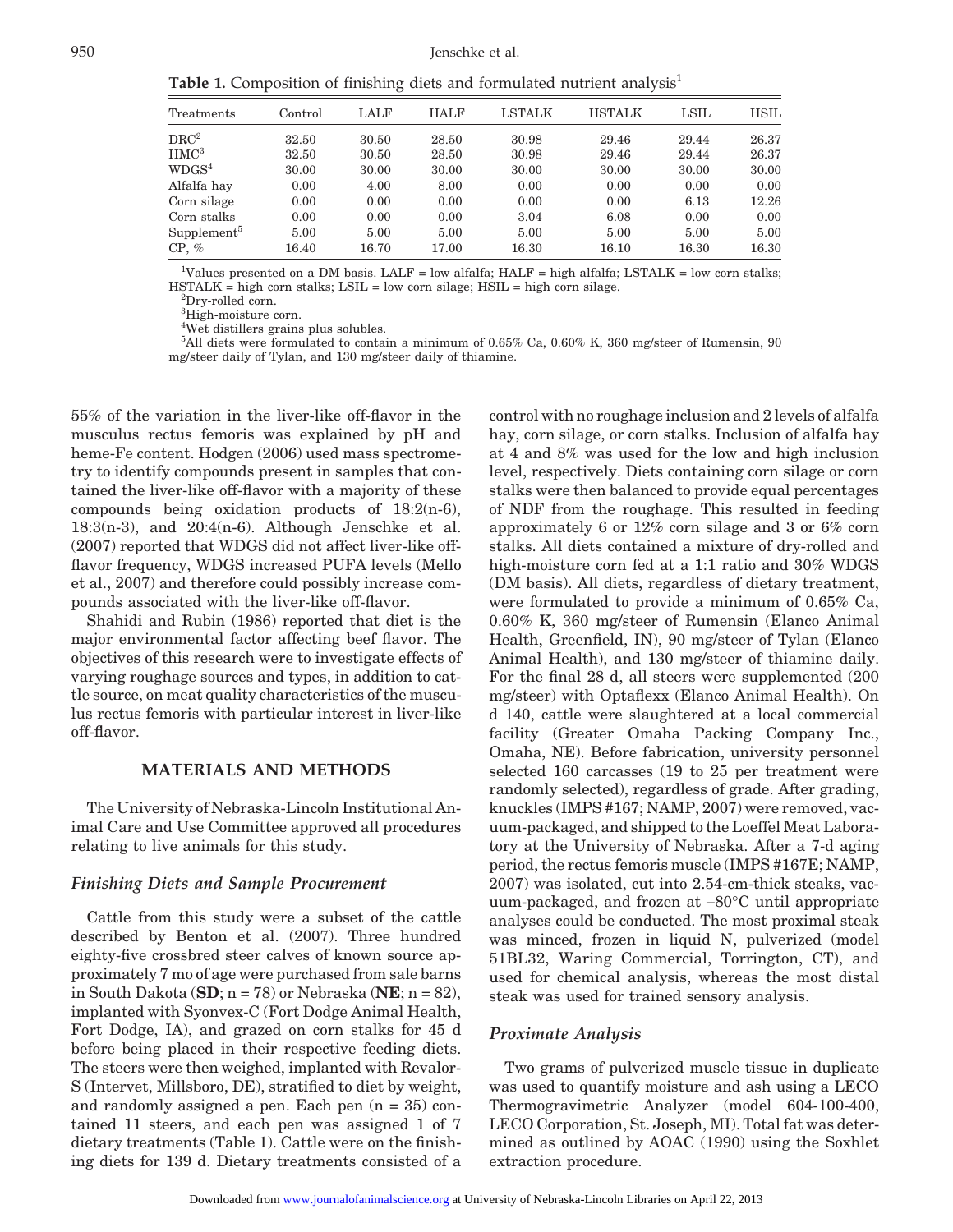Ten grams of pulverized muscle tissue was homogenized with 90 mL of double-distilled, deionized water using a Polytron blender (Brinkman Instruments, New York, NY) set 10,800 rpm for 30 s. The pH of the resulting slurry was obtained using an Orion 4 Star Bench Top pH/ISE meter (Thermo Electron Corporation, Beverly, MA) equipped with a Ross ultra glass combination pH electrode (Thermo Electron Corporation) and a thermocouple. Each morning, the probe was calibrated using known standards (4.0 and 7.0). Each sample was done in duplicate, and duplicates were averaged to obtain the final pH for a particular sample.

#### *Oxidation-Reduction Potential*

Oxidation-reduction potential (**ORP**) was obtained in duplicate using the procedure outlined by Nam and Ahn (2003). Briefly, 5 g of pulverized muscle tissue, 15 mL of double-distilled, deionized water, and 50  $\mu$ L of butylated hydroxytoluene in 7.2% ethanol was homogenized using a Polytron blender (Brinkman Instruments) at 10,800 rpm for 15 s. The ORP value was obtained using an Orion 4 Star Bench Top pH/ISE meter (Thermo Electron Corporation) equipped with an epoxy body, gel-filled ORP triode (model 9179BNMD, Thermo Electron Corporation) and thermocouple. Each morning, the probe was calibrated using a known standard.

#### *Fatty Acid Analysis*

One gram of muscle tissue or 0.1 g of s.c. adipose tissue was combined with 5 mL or 3 mL of chloroform:methanol (2:1, vol/vol), respectively, to extract the lipid fraction. Subsequent rinsing of the test tube brought the final volume up to 10 mL or 5 mL, respectively. The extract was then washed with 2 or 1 mL of a 0.74% KCl solution. The phases were separated by centrifugation at  $1,000 \times g$  for 5 min. The aqueous layer was aspirated, and the samples were dried under N at 60°C (Folch et al., 1957). The lipids were then saponified by adding 0.5 mL of 0.5 *M* NaOH in methanol, vortexmixing, and heating for 5 min at 100°C under N. After saponification, fatty acids were methylated by adding 0.5 mL of boron trifluoride (acid catalyst) in 14% methanol and heating for 5 min at 100°C under N (Metcalfe et al., 1966). Finally, the fatty acid methyl esters (**FAME**) were washed using 1 mL of a saturated NaCl solution, dissolved in hexane, and centrifuged at  $1,000 \times g$  for 5 min to allow for phase solution. The hexane layer containing the FAME was transferred to vials, purged with N, and stored at −80°C until the fatty acid analysis was conducted (1 mo).

The FAME were analyzed using a Hewlett-Packard Gas Chromatograph (model 5890 SeriesII, Agilent Technologies, Santa Clara, CA) equipped with a Hewlett-Packard Autosampler (model 6890A series, Agilent Technologies). A fused silica column  $(100 \text{ m} \times 0.25 \text{ mm})$ 

i.d.,  $0.2$ - $\mu$ m film thickness, CP-Sil 88, Chrompack, Santa Clara, CA) with He (head pressure = 40 psi; flow rate = 1.0 mL/min) serving as the carrier gas was used to separate the FAME. Initially, the oven temperature was held for 10 min at 140°C. After the initial 10 min, the temperature increased 2°C/min until the temperature reached 220°C. Once at 220°C, the temperature was held for 20 min. Total run time was 70 min. The injector was set at 270°C, whereas the flame ionization detector was set at 300°C. Identification of individual fatty acids was made by a comparison of chromatograms of known standards. Fatty acids were expressed as a weight percentage of total FAME extracted.

#### *Sensory Analysis*

Steaks were cooked to an internal temperature of 70°C on an indoor-outdoor grill (model 31605A, Hamilton Beach Inc., Picton, Ontario, Canada). Internal temperature was monitored with a digital thermometer (model 450-ATT, Omega Engineering, Stamford, CT) with a type T thermocouple (Omega Engineering). When the internal temperature reached 35°C, the steaks were turned once and cooked until the final temperature was reached. After cooking, steaks were placed in double broilers to keep warm. The steak was cut into  $1.27 \times 1.27 \times 2.54$  cm cubes and served warm to the panelists, approximately 5 min postcooking.

During training, panelists  $(n = 8)$  were given samples with varying degrees of tenderness, juiciness, connective tissue, and off-flavor intensity to anchor them to the 8-point scale. Panelists were also instructed to identify either the presence or absence of specific off-flavors such as liver-like, metallic, sour, bitter, charred, oxidized, or bloody. For the liver-like off-flavor, steaks having the off-flavor were used for training. Panelists received approximately 40 h of training in addition to the previous 150 h of training received for other projects conducted in our laboratory. During testing sessions, panelists were seated in individual booths equipped with red fluorescent lights and partitioned to reduce collaboration between panelists and eliminate visual differences (Meilgaard et al., 1991). During testing, each panelist would enter a sensory rating of each steak in a laptop computer equipped with Compusense 5 (Release 4.4, Compusense Inc., Guelph, Ontario, Canada). Additionally, an exhaust fan with a negative pressure was used to remove aromas from the testing area. Each panelist was served double-distilled water and unsalted saltine crackers and given 3 min between samples to cleanse their palates. Seven samples, representing each dietary treatment and identified using 3-digit codes, were served on each day.

#### *Statistical Analysis*

An ANOVA using the MIXED procedure of SAS Inst. Inc. (Cary, NC) was used to analyze the data. Chemical data were analyzed as a split plot. Diet was in the whole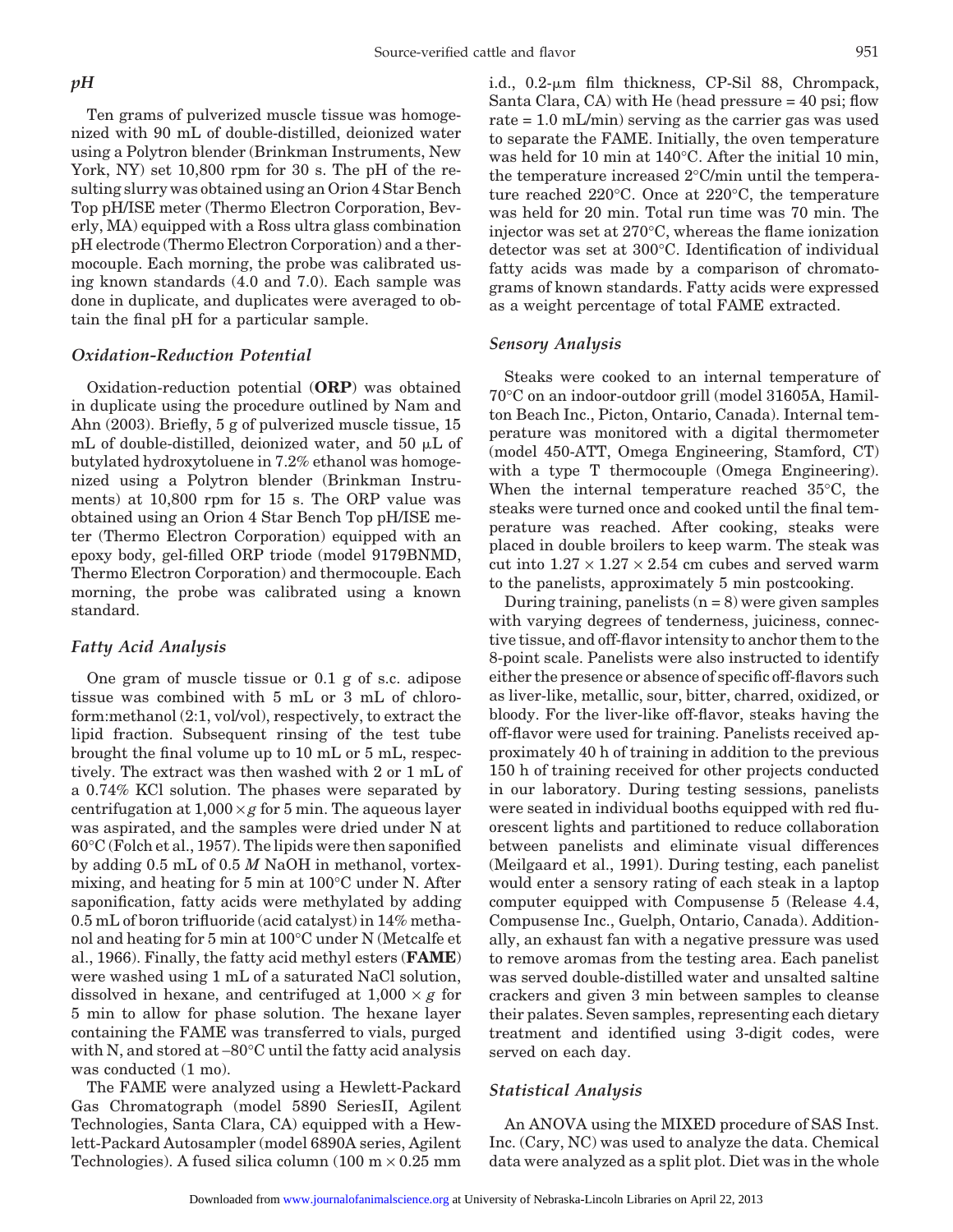| Item                   | Moisture | Ash   | pH                   | Fat, $%$ | ORP    |
|------------------------|----------|-------|----------------------|----------|--------|
| Treatment <sup>1</sup> |          |       |                      |          |        |
| Control                | 73.41    | 1.18  | 5.58 <sup>e</sup>    | 5.02     | 538.79 |
| LALF                   | 73.41    | 1.20  | 5.65 <sup>bcd</sup>  | 5.47     | 534.84 |
| <b>HALF</b>            | 73.27    | 1.16  | $5.66^{bc}$          | 5.19     | 523.63 |
| <b>LSTALK</b>          | 73.80    | 1.17  | 5.62 <sup>cde</sup>  | 5.52     | 528.82 |
| <b>HSTALK</b>          | 74.09    | 1.18  | 5.68 <sup>b</sup>    | 4.76     | 533.82 |
| LSIL                   | 73.65    | 1.22  | 5.61 <sup>cde</sup>  | 4.52     | 532.55 |
| <b>HSIL</b>            | 73.66    | 1.21  | $5.59$ <sup>de</sup> | 5.22     | 531.55 |
| <b>SEM</b>             | 0.29     | 0.02  | 0.02                 | 0.31     | 3.42   |
| P > F                  | 0.516    | 0.320 | 0.012                | 0.198    | 0.157  |
| Location               |          |       |                      |          |        |
| Nebraska               | 73.57    | 1.20  | 5.63                 | 5.12     | 533.26 |
| South Dakota           | 73.74    | 1.18  | 5.62                 | 5.08     | 530.74 |
| <b>SEM</b>             | 0.15     | 0.01  | 0.01                 | 0.16     | 2.08   |
| P > F                  | 0.382    | 0.129 | 0.729                | 0.852    | 0.435  |

**Table 2.** Least squares means for main effects for moisture, ash, pH, percentage of fat, and oxidation-reduction potential (ORP)

 $b$ <sup>-e</sup>Mean values within a column and followed by the same letter are not significantly different ( $P > 0.050$ ).  $L<sup>1</sup>LALF = low alfalfa; HALF = high alfalfa; LSTALK = low corn stalks; HSTALK = high corn stalks; LSIL = 1000 J.$ low corn silage;  $HSIL = high$  corn silage.

plot, whereas source was in the split plot. Main effects of diet, source, and their interaction were considered fixed effects. Pen within diet (whole-plot error term) and source by pen within diet were considered random effects. Sensory data were analyzed as a split-split plot. Diet was in the whole plot, source was in the split plot, and panelist was in the split-spilt plot. Main effects of diet, source, and their interaction were considered fixed along with session, panelist, panelist by diet, and panelist by source which served as blocking factors. Pen within diet (whole-plot error term), panelist by pen within diet, source by pen within diet, and panelist by source by pen within diet (split-plot error term) were all considered random effects. For both analyses, the Kenward-Roger denominator degree of freedom approximation was used. When indicated significant ( $P \leq$ 0.050) by ANOVA, main effects (diet and source) were separated using the LSMEANS and DIFF (LSD test) functions, whereas simple effects of interactions were generated using the LSMEANS and SLICE functions, respectively. The CORR procedure was used to quantify the relationship and the liver-like off-flavor and chemical data.

#### **RESULTS**

#### *Chemical Data*

*Proximate Analysis, pH, and ORP.* Main effects for proximate analysis, ORP, and the source effect for pH were not statistically significant ( $P \ge 0.129$ ), but a significant  $(P = 0.012)$  dietary effect for pH was observed (Table 2). The pH values were in the range of what would be expected of 7-d aged beef (5.59 to 5.68). The control treatment was similar to the silage treatment (regardless of level) and to the low corn stalk treatment  $(P \geq 0.253)$ . Cattle finished on alfalfa (regardless of level) had a significantly ( $P \le 0.033$ ) greater pH when compared with the control diet.

*Subcutaneous Fatty Acids.* Saturated fatty acid content of s.c. adipose tissue (Table 3) did not differ among diets or sources for 10:0, 12:0, 13:0, 14:0, 16:0, 18:0, 19:0, 20:0, and SFA ( $P \ge 0.084$ ). The s.c. adipose tissue of cattle from SD  $(45.74\%)$  tended  $(P = 0.065)$  to contain greater proportions of SFA when compared with cattle from NE (44.77%; Table 3). A significant  $(P = 0.046)$ diet  $\times$  source interaction for 15:0 was observed (data not shown). There were no significant diet effects ( $P \geq$ 0.185) within either source. The s.c. fat on cattle from SD and finished on the low amount of corn stalks had significantly  $(P = 0.001)$  greater proportions of 15:0 when compared with cattle from NE finished on the same diet. A similar trend was noted for 17:0 (data not shown). Cattle from SD that were finished on low amounts of corn stalks had s.c. adipose tissue with significantly  $(P = 0.003)$  greater amounts of 17:0 when compared with cattle from NE finished on the same diet.

Minimal differences were noted for unsaturated fatty acid profiles (Table 4). No significant  $(P \ge 0.128)$  dietary or source effects were noted for  $14:1(n-5)$ ,  $16:1(n-7)$ , 17:1(n-7), 18:1(n-9), *cis* 18:1(n-7), 20:1(n-9), 20:2(n-6), 20:3(n-6), or 20:4(n-6). Diet tended ( $P = 0.100$ ) to affect 18:2(n-6) in which s.c. from cattle finished on corn silage (regardless of level) had numerically greater levels when compared with cattle finished on the control, alfalfa, or corn stalks diets. No significant source effect was observed for  $18:2(n-6)$  ( $P = 0.439$ ). *Trans* fatty acids, CLA (regardless of isomer), PUFA, and n-6 fatty acid content were not affected ( $P \ge 0.112$ ) by diet or source (Table 5). Additionally, diet effects for MUFA and PUFA were not different  $(P \ge 0.304)$ . However, cattle from NE contained more MUFA  $(P = 0.048)$  in the s.c. adipose tissue and tended to contain more unsaturated fatty acids  $(P = 0.068)$ . The n-6:n-3 ratio was ap-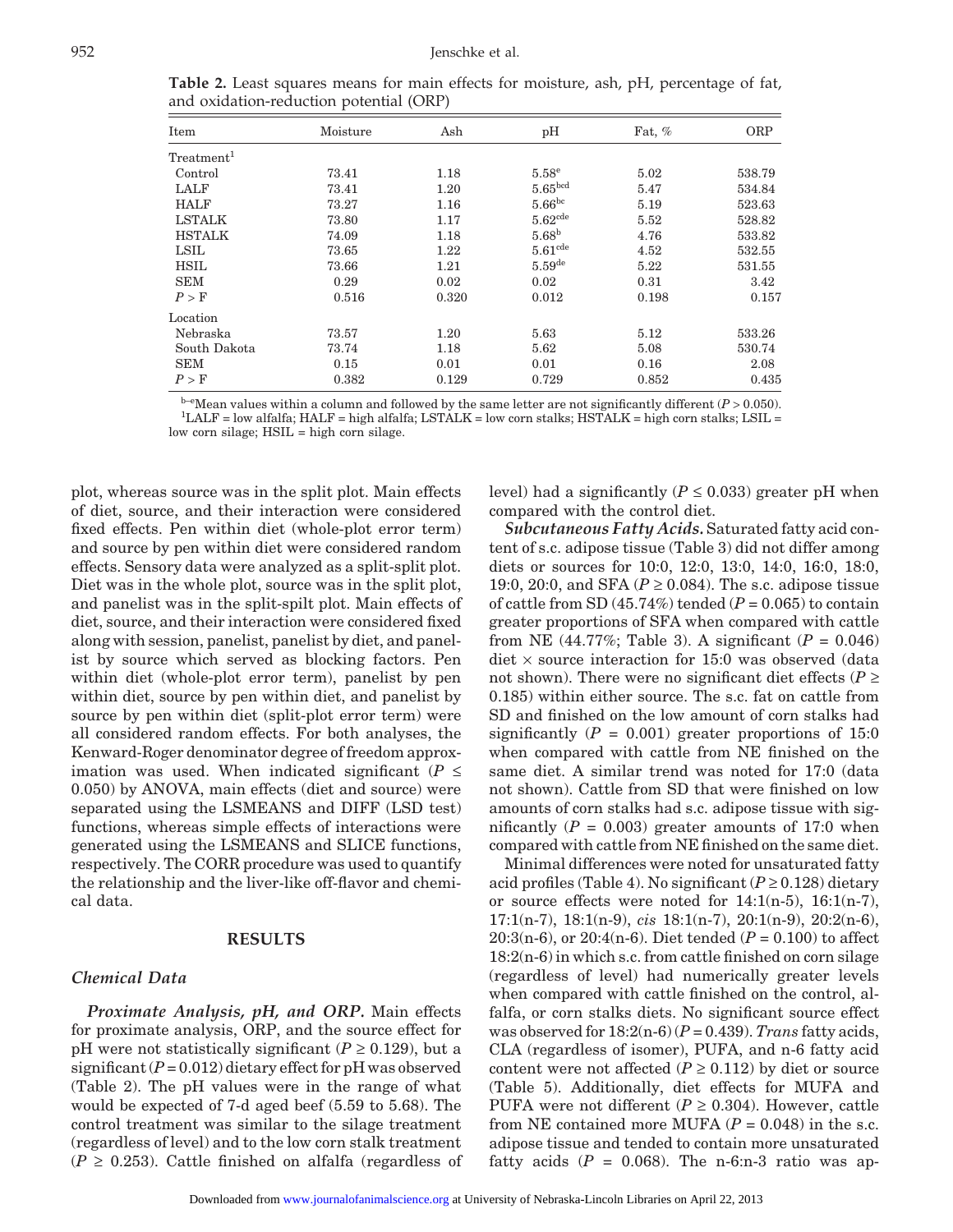**Table 3.** Least squares means for main effects of SFA for s.c. fat<sup>1</sup>

| Effect                 | 10:0  | 12:0  | 13:0  | 14:0  | 16:0  | 18:0  | 19:0  | 20:0  | <b>SFA</b> |
|------------------------|-------|-------|-------|-------|-------|-------|-------|-------|------------|
| Treatment <sup>2</sup> |       |       |       |       |       |       |       |       |            |
| Control                | 0.05  | 0.08  | 0.02  | 4.01  | 25.07 | 14.79 | 0.17  | 0.11  | 46.50      |
| LALF                   | 0.05  | 0.09  | 0.01  | 3.86  | 24.64 | 13.96 | 0.17  | 0.10  | 45.18      |
| <b>HALF</b>            | 0.05  | 0.08  | 0.01  | 3.72  | 24.40 | 14.49 | 0.17  | 0.11  | 45.31      |
| <b>LSTALK</b>          | 0.04  | 0.08  | 0.01  | 3.70  | 24.52 | 13.90 | 0.18  | 0.11  | 44.99      |
| <b>HSTALK</b>          | 0.05  | 0.08  | 0.01  | 3.64  | 23.96 | 14.41 | 0.17  | 0.11  | 44.84      |
| LSIL                   | 0.05  | 0.08  | 0.01  | 3.75  | 24.05 | 14.06 | 0.16  | 0.11  | 44.49      |
| HSIL                   | 0.06  | 0.09  | 0.01  | 3.90  | 24.53 | 14.61 | 0.17  | 0.11  | 45.46      |
| <b>SEM</b>             | 0.003 | 0.006 | 0.004 | 0.16  | 0.37  | 0.06  | 0.006 | 0.006 | 0.73       |
| P > F                  | 0.084 | 0.577 | 0.921 | 0.407 | 0.200 | 0.863 | 0.784 | 0.948 | 0.348      |
| Location               |       |       |       |       |       |       |       |       |            |
| Nebraska               | 0.05  | 0.08  | 0.01  | 3.72  | 24.28 | 14.13 | 0.17  | 0.10  | 44.77      |
| South Dakota           | 0.05  | 0.08  | 0.01  | 3.88  | 24.62 | 14.51 | 0.17  | 0.11  | 45.74      |
| <b>SEM</b>             | 0.002 | 0.003 | 0.002 | 0.09  | 0.22  | 0.31  | 0.003 | 0.003 | 0.39       |
| P > F                  | 0.413 | 0.082 | 0.700 | 0.174 | 0.260 | 0.367 | 0.611 | 0.117 | 0.065      |

1 Fatty acids are expressed as a percentage of total fatty acid methyl esters; iso 16:0, iso 18:0, and 24:0 were not detected.<br><sup>2</sup>LALF = low alfalfa; HALF = high alfalfa; LSTALK = low corn stalks; HSTALK = high corn stalks; LSIL =

low corn silage;  $HSIL = high$  corn silage.

proaching significance  $(P = 0.067)$ . The s.c. fat of cattle finished on silage (regardless of level) had a greater n-6:n-3 ratio when compared with the other diets. A significant ( $P = 0.034$ ) diet  $\times$  source interaction was observed (data not shown) for 18:3(n-3). Cattle from NE that were finished on the control diet had s.c. fat with greater  $(P = 0.004)$  proportions of 18:3(n-3) when compared with cattle from SD finished on the control diet. Moreover, cattle from SD and finished on the low corn stalk diet tended  $(P = 0.081)$  to contain greater proportions of 18:3(n-3) when compared with cattle from NE finished on the low corn stalk diet. A significant  $(P =$ 0.011) diet  $\times$  source interaction was also noted for n-3 fatty acid content (data not shown). As with 18:3(n-3), s.c. adipose tissue from cattle from NE finished on the control diet contained more n-3 fatty acids when compared with cattle from SD finished on the control diet  $(P = 0.001)$ . Cattle from SD and finished on the low corn stalk diet contain more n-3 fatty acids in the s.c. fat when compared with cattle from NE finished on the same diet.

*Intramuscular Fatty Acids.* No significant (*P* ≥ 0.153) dietary or source effects were observed for 10:0, 12:0, 14:0, 15:0, iso 16:0, iso 18:0, 18:0, 19:0, 20:0, or SFA (Tables 6 and 7). Cattle from NE had more  $(P =$ 0.049) 13:0 in the i.m. fat, but the dietary effect for 13:0 was not significant  $(P = 0.477)$ . Source had no effect on 16:0 concentration  $(P = 0.160)$ , but diet significantly  $(P = 0.011)$  affected 16:0 levels in i.m. fat. Cattle finished on corn silage (regardless of level) and a high amount

**Table 4.** Least squares means for main effects of unsaturated fatty acids for s.c. fat<sup>1</sup>

| Item                   | 14:1<br>$(n-5)$ | 16:1<br>$(n-7)$ | 17:1<br>$(n-7)$ | 18:1<br>$(n-9)$ | $cis$ 18:1<br>$(n-7)$ | 18:2<br>$(n-6)$ | 20:1<br>$(n-9)$ | 20:2<br>$(n-6)$ | 20:3<br>$(n-6)$ | 20:4<br>$(n-6)$ |
|------------------------|-----------------|-----------------|-----------------|-----------------|-----------------------|-----------------|-----------------|-----------------|-----------------|-----------------|
| Treatment <sup>2</sup> |                 |                 |                 |                 |                       |                 |                 |                 |                 |                 |
| Control                | 0.83            | 3.18            | 0.91            | 32.78           | 1.89                  | 3.61            | 0.24            | 0.06            | 0.09            | 0.05            |
| LALF                   | 0.90            | 3.42            | 0.99            | 33.93           | 2.06                  | 3.38            | 0.23            | 0.06            | 0.09            | 0.05            |
| <b>HALF</b>            | 0.80            | 3.33            | 0.94            | 34.90           | 2.02                  | 3.41            | 0.22            | 0.07            | 0.09            | 0.05            |
| <b>LSTALK</b>          | 0.79            | 3.39            | 1.02            | 35.02           | 2.05                  | 3.38            | 0.25            | 0.07            | 0.09            | 0.05            |
| <b>HSTALK</b>          | 0.85            | 3.38            | 1.02            | 34.35           | 2.11                  | 3.45            | 0.23            | 0.06            | 0.08            | 0.05            |
| LSIL                   | 0.88            | 3.36            | 0.97            | 34.02           | 2.04                  | 3.88            | 0.25            | 0.07            | 0.08            | 0.05            |
| <b>HSIL</b>            | 0.83            | 3.12            | 0.89            | 32.97           | 1.99                  | 4.27            | 0.26            | 0.07            | 0.09            | 0.05            |
| <b>SEM</b>             | 0.06            | 0.17            | 0.05            | 0.96            | 0.07                  | 0.25            | 0.01            | 0.004           | 0.006           | 0.004           |
| P > F                  | 0.870           | 0.741           | 0.300           | 0.395           | 0.230                 | 0.100           | 0.384           | 0.684           | 0.538           | 0.785           |
| Location               |                 |                 |                 |                 |                       |                 |                 |                 |                 |                 |
| Nebraska               | 0.84            | 3.35            | 0.99            | 34.46           | 2.06                  | 3.55            | 0.24            | 0.07            | 0.09            | 0.05            |
| South Dakota           | 0.84            | 3.28            | 0.94            | 33.53           | 1.99                  | 3.70            | 0.24            | 0.07            | 0.09            | 0.05            |
| <b>SEM</b>             | 0.03            | 0.09            | 0.03            | 0.49            | 0.04                  | 0.13            | 0.01            | 0.003           | 0.003           | 0.002           |
| P > F                  | 0.943           | 0.552           | 0.128           | 0.159           | 0.151                 | 0.439           | 0.497           | 0.901           | 0.167           | 0.363           |

<sup>1</sup>Fatty acids are expressed as a percentage of total fatty acid methyl esters; 18:3(n-6), 20:5(n-3), 22:4(n-6), and  $22:5(n-3)$  were not detected.

 $^2\rm{LALF}$  = low alfalfa; HALF = high alfalfa; LSTALK = low corn stalks; HSTALK = high corn stalks; LSIL = low corn silage; HSIL = high corn silage.

Downloaded from [www.journalofanimalscience.org](http://www.journalofanimalscience.org/) at University of Nebraska-Lincoln Libraries on April 22, 2013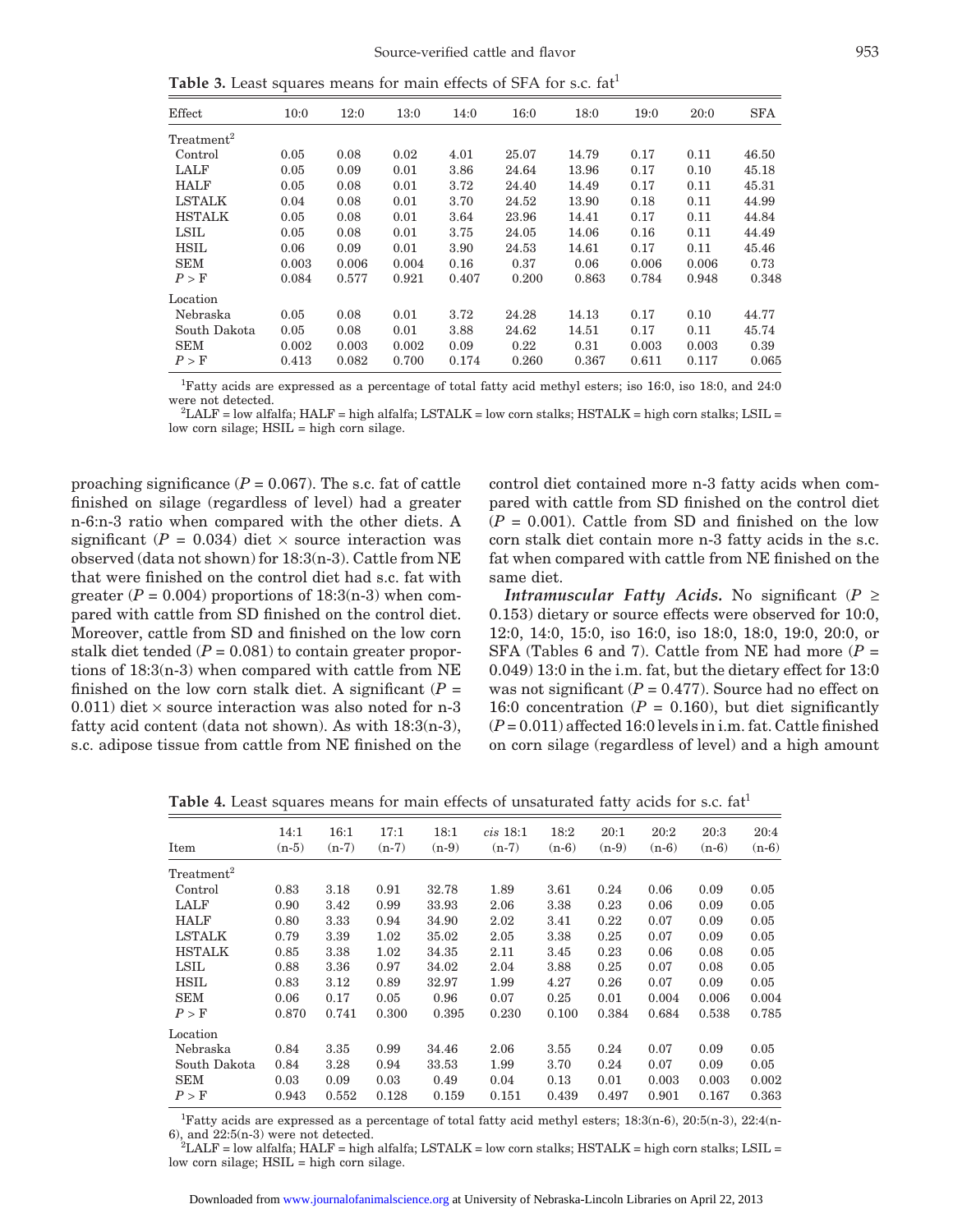**Table 5.** Least squares means for main effects of unsaturated, *trans*, polyunsaturated, and n-6 fatty acids for s.c. fat<sup>1</sup>

| Item                                          | 18:1<br>trans | 18:2<br>$(n-6 \; trans)$ | <b>CLA</b><br>$cis-9$ ,<br>$trans-11$ | <b>CLA</b><br>$trans-10$ ,<br>$cis-12$ | CLA <sup>2</sup> | <b>MUFA</b> | <b>PUFA</b> | $UFA^3$ | n-6   | $n - 6:3^4$ |
|-----------------------------------------------|---------------|--------------------------|---------------------------------------|----------------------------------------|------------------|-------------|-------------|---------|-------|-------------|
| $\operatorname{Treatment}^{\operatorname{o}}$ |               |                          |                                       |                                        |                  |             |             |         |       |             |
| Control                                       | 8.86          | 0.17                     | 0.57                                  | 0.09                                   | 0.07             | 48.58       | 4.83        | 53.49   | 3.81  | 37.25       |
| LALF                                          | 8.82          | 0.17                     | 0.56                                  | 0.09                                   | 0.07             | 50.35       | 4.58        | 54.82   | 3.58  | 32.96       |
| <b>HALF</b>                                   | 8.54          | 0.18                     | 0.60                                  | 0.09                                   | 0.07             | 49.98       | 4.68        | 54.68   | 3.62  | 34.20       |
| <b>LSTALK</b>                                 | 7.93          | 0.17                     | 0.63                                  | 0.09                                   | 0.08             | 50.32       | 4.70        | 54.99   | 3.62  | 33.56       |
| <b>HSTALK</b>                                 | 8.54          | 0.17                     | 0.60                                  | 0.09                                   | 0.08             | 50.51       | 4.70        | 55.14   | 3.65  | 36.62       |
| LSIL                                          | 8.87          | 0.17                     | 0.59                                  | 0.10                                   | 0.07             | 50.37       | 5.14        | 55.49   | 4.09  | 41.03       |
| HSIL                                          | 8.79          | 0.17                     | 0.59                                  | 0.11                                   | 0.07             | 49.16       | 5.49        | 54.53   | 4.48  | 45.76       |
| <b>SEM</b>                                    | 0.67          | 0.01                     | 0.03                                  | 0.01                                   | 0.01             | 0.77        | 0.26        | 0.73    | 0.26  | 3.27        |
| P > F                                         | 0.917         | 0.947                    | 0.558                                 | 0.209                                  | 0.602            | 0.304       | 0.148       | 0.350   | 0.112 | 0.067       |
| Location                                      |               |                          |                                       |                                        |                  |             |             |         |       |             |
| Nebraska                                      | 8.40          | 0.17                     | 0.61                                  | 0.09                                   | 0.07             | $50.43^{y}$ | 4.82        | 55.22   | 3.76  | 37.41       |
| South Dakota                                  | 8.84          | 0.17                     | 0.58                                  | 0.10                                   | 0.07             | $49.37^{2}$ | 4.93        | 54.25   | 3.91  | 37.27       |
| <b>SEM</b>                                    | 0.38          | 0.005                    | 0.01                                  | 0.004                                  | 0.003            | 0.40        | 0.14        | 0.39    | 0.14  | 1.78        |
| P > F                                         | 0.422         | 0.261                    | 0.151                                 | 0.321                                  | 0.613            | 0.048       | 0.559       | 0.068   | 0.430 | 0.951       |

 $y$ -*x*Values containing the same superscript within a column do not differ statistically (*P* > 0.050).

Fatty acids are expressed as a percentage of total fatty acid methyl esters.

2 Unidentified CLA isomer.

3 Unsaturated fatty acids.

 $4n-6$ :n-3 ratio.

 $^{5}$ LALF = low alfalfa; HALF = high alfalfa; LSTALK = low corn stalks; HSTALK = high corn stalks; LSIL = low corn silage; HSIL = high corn silage.

of corn stalks had significantly lower levels of 16:0 when compared with the control. However, cattle finished on low amounts of corn stalks and alfalfa hay (regardless of level) were similar to the control. A significant  $(P =$ 0.030) diet  $\times$  source interaction was noted for 17:0. For cattle finished on low amounts of corn stalks, the i.m. fat of cattle within this diet from SD had significantly (*P* = 0.005) greater amount of 17:0 compared with cattle from NE. Conversely, cattle finished on high amounts of corn silage from NE had more  $(P = 0.031)$  17:0 when compared with cattle from SD finished on high amounts of corn silage (data not shown). Significant  $(P \le 0.046)$ dietary effects were observed for 18:1(n-9) and 18:2(n-6). Cattle finished on the low amounts of alfalfa and corn stalks had greater amounts of 18:1(n-9) in the i.m. fat when compared with the control but had smaller amounts of 18:2(n-6) (Table 8). Additionally, cattle finished on low amounts of alfalfa had significantly (*P* ≤ 0.050) lower levels of 20:4(n-6) and 22:5(n-3) when compared with the other diets (Table 9). Cattle from

**Table 6.** Least squares means for main effects of SFA for i.m. fat<sup>1</sup>

|                        |       |       |                   |       |       | iso   |                      |
|------------------------|-------|-------|-------------------|-------|-------|-------|----------------------|
| Item                   | 10:0  | 12:0  | 13:0              | 14:0  | 15:0  | 16:0  | 16:0                 |
| Treatment <sup>2</sup> |       |       |                   |       |       |       |                      |
| Control                | 0.04  | 0.07  | 0.017             | 3.23  | 0.58  | 0.95  | $25.12^{\circ}$      |
| LALF                   | 0.04  | 0.07  | 0.015             | 3.11  | 0.57  | 0.74  | $24.59^\circ$        |
| <b>HALF</b>            | 0.04  | 0.07  | 0.005             | 3.05  | 0.53  | 0.88  | $24.41^{\text{cde}}$ |
| <b>LSTALK</b>          | 0.04  | 0.07  | 0.001             | 3.04  | 0.57  | 0.79  | 24.59 <sup>c</sup>   |
| <b>HSTALK</b>          | 0.03  | 0.06  | 0.016             | 2.93  | 0.55  | 0.93  | $23.83^{\circ}$      |
| LSIL                   | 0.03  | 0.06  | 0.002             | 3.03  | 0.54  | 1.04  | $24.08^{de}$         |
| <b>HSIL</b>            | 0.04  | 0.06  | 0.009             | 3.01  | 0.57  | 0.95  | $24.10^{de}$         |
| <b>SEM</b>             | 0.01  | 0.01  | 0.007             | 0.11  | 0.02  | 0.07  | 0.28                 |
| P > F                  | 0.600 | 0.577 | 0.477             | 0.423 | 0.535 | 0.062 | 0.011                |
| $\rm Location$         |       |       |                   |       |       |       |                      |
| Nebraska               | 0.04  | 0.07  | 0.02 <sup>y</sup> | 3.01  | 0.56  | 0.88  | 24.24                |
| South Dakota           | 0.03  | 0.07  | 0.01 <sup>z</sup> | 3.11  | 0.57  | 0.92  | 24.54                |
| <b>SEM</b>             | 0.004 | 0.004 | 0.003             | 0.05  | 0.01  | 0.04  | 0.15                 |
| P > F                  | 0.837 | 0.981 | 0.049             | 0.187 | 0.405 | 0.474 | 0.160                |

<sup>c–e</sup>Values containing the same superscript within a column do not differ statistically (*P* > 0.050). *y*,<sup>*x*</sup>Values containing the same superscript within a column do not differ statistically (*P* > 0.050).

Fatty acids are expressed as a percentage of total fatty acid methyl esters.

 $^2\rm{LALF}$  = low alfalfa; HALF = high alfalfa; LSTALK = low corn stalks; HSTALK = high corn stalks; LSIL = low corn silage; HSIL = high corn silage.

Downloaded from [www.journalofanimalscience.org](http://www.journalofanimalscience.org/) at University of Nebraska-Lincoln Libraries on April 22, 2013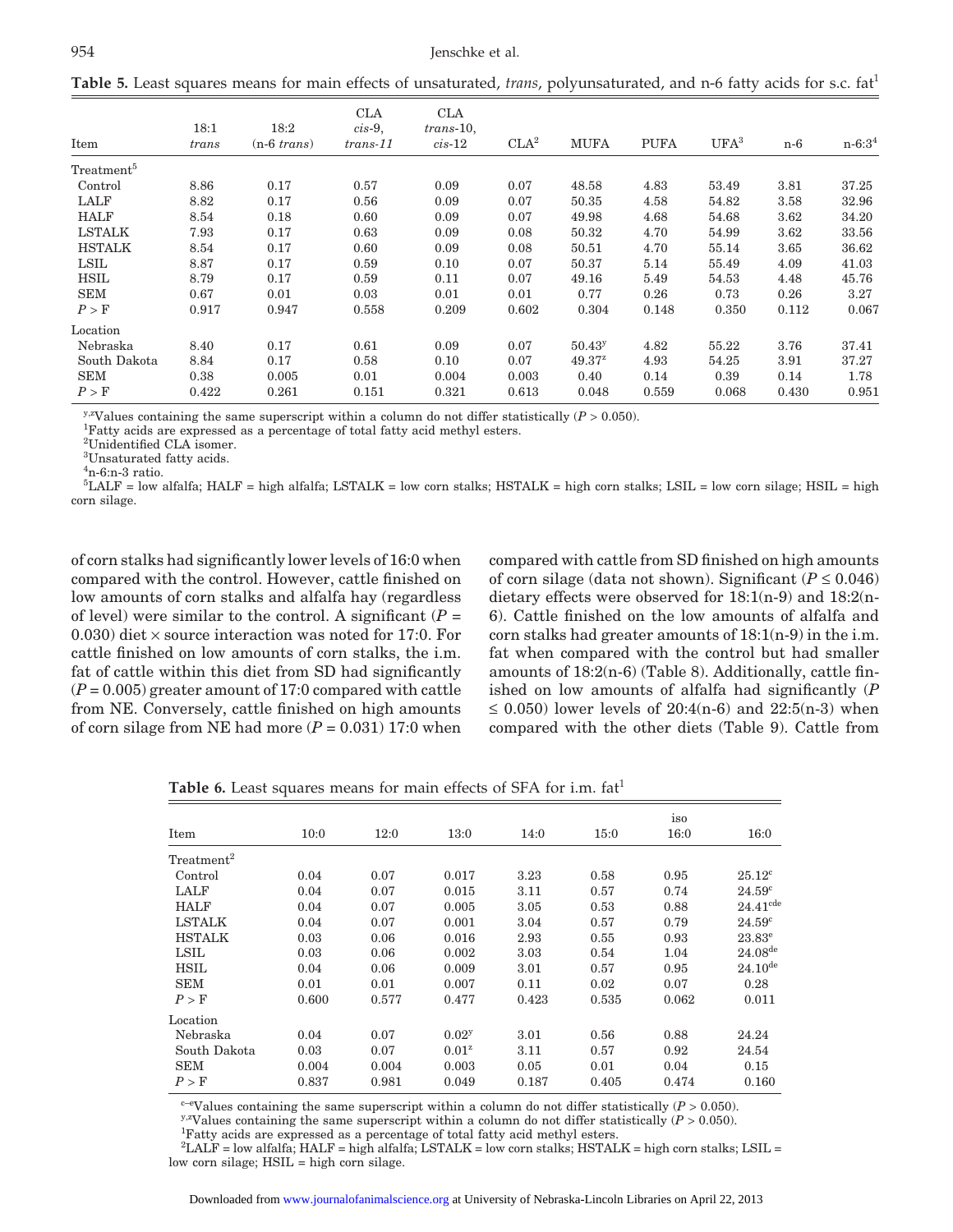**Table 7.** Least squares means for main effects of saturated fatty acids for i.m. fat<sup>1</sup>

| Item                   | iso<br>18:0 | 18:0  | 19:0  | 20:0  | <b>SFA</b> |
|------------------------|-------------|-------|-------|-------|------------|
|                        |             |       |       |       |            |
| Treatment <sup>2</sup> |             |       |       |       |            |
| Control                | 0.57        | 12.74 | 0.12  | 0.10  | 44.82      |
| LALF                   | 0.45        | 12.94 | 0.12  | 0.09  | 44.37      |
| <b>HALF</b>            | 0.58        | 12.73 | 0.12  | 0.09  | 43.78      |
| <b>LSTALK</b>          | 0.48        | 12.81 | 0.11  | 0.12  | 44.08      |
| <b>HSTALK</b>          | 0.60        | 13.36 | 0.13  | 0.09  | 44.04      |
| LSIL                   | 0.56        | 12.89 | 0.11  | 0.08  | 43.71      |
| <b>HSIL</b>            | 0.61        | 12.98 | 0.12  | 0.09  | 44.06      |
| <b>SEM</b>             | 0.05        | 0.31  | 0.01  | 0.01  | 0.25       |
| P > F                  | 0.258       | 0.691 | 0.784 | 0.428 | 0.390      |
| Location               |             |       |       |       |            |
| Nebraska               | 0.52        | 13.04 | 0.12  | 0.09  | 44.04      |
| South Dakota           | 0.58        | 12.81 | 0.12  | 0.09  | 44.21      |
| <b>SEM</b>             | 0.03        | 0.18  | 0.01  | 0.01  | 0.04       |
| P > F                  | 0.153       | 0.374 | 0.970 | 0.680 | 0.616      |

1 Fatty acids are expressed as a percentage of total fatty acid methyl esters; 24:0 was not detected.

 $^2\rm{LALF}$  = low alfalfa;  $\rm{HALF}$  = high alfalfa;  $\rm{LSTALK}$  = low corn stalks;  $\rm{HSTALK}$  = high corn stalks;  $\rm{LSIL}$  = low corn silage; HSIL = high corn silage.

NE had significantly  $(P = 0.020)$  greater amounts of CLA in the i.m. fat when compared with SD cattle (Table 10). Cattle finished on low amounts of alfalfa and corn stalks had the greatest amounts  $(P < 0.050)$  of MUFA, whereas cattle finished on corn silage (regardless of level) had the greatest amount  $(P < 0.050)$  of PUFA and n-6 fatty acids (Table 10). For unsaturated fatty acids, a significant  $(P = 0.033)$  diet  $\times$  source interaction was observed (data not shown). Cattle finished on low amounts of corn silage from NE had greater  $(P =$ 0.046) amounts of unsaturated fatty acids in i.m. fat compared with cattle finished on the same diet from SD. However, cattle finished on high amounts of corn silage from SD had more  $(P = 0.012)$  unsaturated fatty acids compared with cattle finished on the same diet from NE.

*Sensory Analysis.* Significant diet effects were observed (Table 11) for muscle fiber tenderness  $(P = 0.014)$ and juiciness  $(P = 0.002)$  while connective tissue amount was approaching significance  $(P = 0.068)$ . Cattle finished on low amounts of alfalfa and corn stalks were the most tender and most juicy when compared with the other diets. Additionally, these diets tended to have the least amount of detectable connective tissue, which probably contributed to the increased tenderness of these dietary treatments. No dietary effect was noted for off-flavor intensity  $(P = 0.819)$ . Source effects for muscle fiber tenderness, connective tissue amount, and off-flavor inten-

|                        |         |         |         |                        | $\dot{cis}$ |                      |         |         |         |         |
|------------------------|---------|---------|---------|------------------------|-------------|----------------------|---------|---------|---------|---------|
|                        | 14:1    | 16:1    | 17:1    | 18:1                   | 18:1        | 18:2                 | 18:3    | 20:1    | 20:2    | 20:3    |
| Item                   | $(n-5)$ | $(n-7)$ | $(n-7)$ | $(n-9)$                | $(n-7)$     | $(n-6)$              | $(n-3)$ | $(n-9)$ | $(n-6)$ | $(n-6)$ |
| Treatment <sup>2</sup> |         |         |         |                        |             |                      |         |         |         |         |
| Control                | 0.70    | 2.86    | 0.98    | $29.85$ <sup>ef</sup>  | 1.93        | 6.19 <sup>de</sup>   | 0.09    | 0.33    | 0.08    | 0.36    |
| LALF                   | 0.70    | 3.04    | 0.95    | $31.52^{\rm d}$        | 1.96        | 5.50 <sup>e</sup>    | 0.10    | 0.31    | 0.07    | 0.32    |
| <b>HALF</b>            | 0.70    | 3.06    | 0.90    | $31.07^{\text{de}}$    | 2.09        | $6.14$ <sup>de</sup> | 0.11    | 0.29    | 0.08    | 0.38    |
| <b>LSTALK</b>          | 0.63    | 3.02    | 1.03    | 31.67 <sup>d</sup>     | 2.02        | 5.66e                | 0.10    | 0.34    | 0.08    | 0.33    |
| <b>HSTALK</b>          | 0.65    | 2.82    | 0.98    | $30.65$ <sup>def</sup> | 2.02        | $6.26$ <sup>de</sup> | 0.10    | 0.31    | 0.05    | 0.37    |
| LSIL                   | 0.71    | 2.93    | 1.02    | $30.33$ <sup>def</sup> | 2.05        | 7.00 <sup>d</sup>    | 0.11    | 0.30    | 0.07    | 0.36    |
| <b>HSIL</b>            | 0.69    | 2.82    | 0.93    | 29.46 <sup>f</sup>     | 1.99        | $6.95$ <sup>de</sup> | 0.10    | 0.31    | 0.07    | 0.39    |
| <b>SEM</b>             | 0.04    | 0.11    | 0.05    | 0.58                   | 0.05        | 0.39                 | 0.01    | 0.02    | 0.01    | 0.02    |
| P > F                  | 0.722   | 0.419   | 0.370   | 0.044                  | 0.193       | 0.046                | 0.679   | 0.672   | 0.422   | 0.417   |
| Location               |         |         |         |                        |             |                      |         |         |         |         |
| Nebraska               | 0.66    | 2.89    | 0.97    | 30.83                  | 1.99        | 6.16                 | 0.10    | 0.31    | 0.07    | 0.35    |
| South Dakota           | 0.70    | 2.98    | 0.97    | 30.47                  | 2.03        | 6.32                 | 0.10    | 0.31    | 0.07    | 0.37    |
| <b>SEM</b>             | 0.02    | 0.06    | 0.02    | 0.29                   | 0.02        | 0.20                 | 0.01    | 0.01    | 0.01    | 0.01    |
| P > F                  | 0.138   | 0.269   | 0.793   | 0.374                  | 0.184       | 0.571                | 0.663   | 0.937   | 0.899   | 0.244   |

**Table 8.** Least square means for main effects of unsaturated fatty acids for i.m. fat<sup>1</sup>

 $d$ -fValues containing the same superscript within a column do not differ statistically ( $P > 0.050$ ).

Fatty acids are expressed as a percentage of total fatty acid methyl esters; 18:3(n-6) was not detected.  $^2\rm{LALF}$  = low alfalfa; HALF = high alfalfa; LSTALK = low corn stalks; HSTALK = high corn stalks; LSIL = low corn silage; HSIL = high corn silage.

Downloaded from [www.journalofanimalscience.org](http://www.journalofanimalscience.org/) at University of Nebraska-Lincoln Libraries on April 22, 2013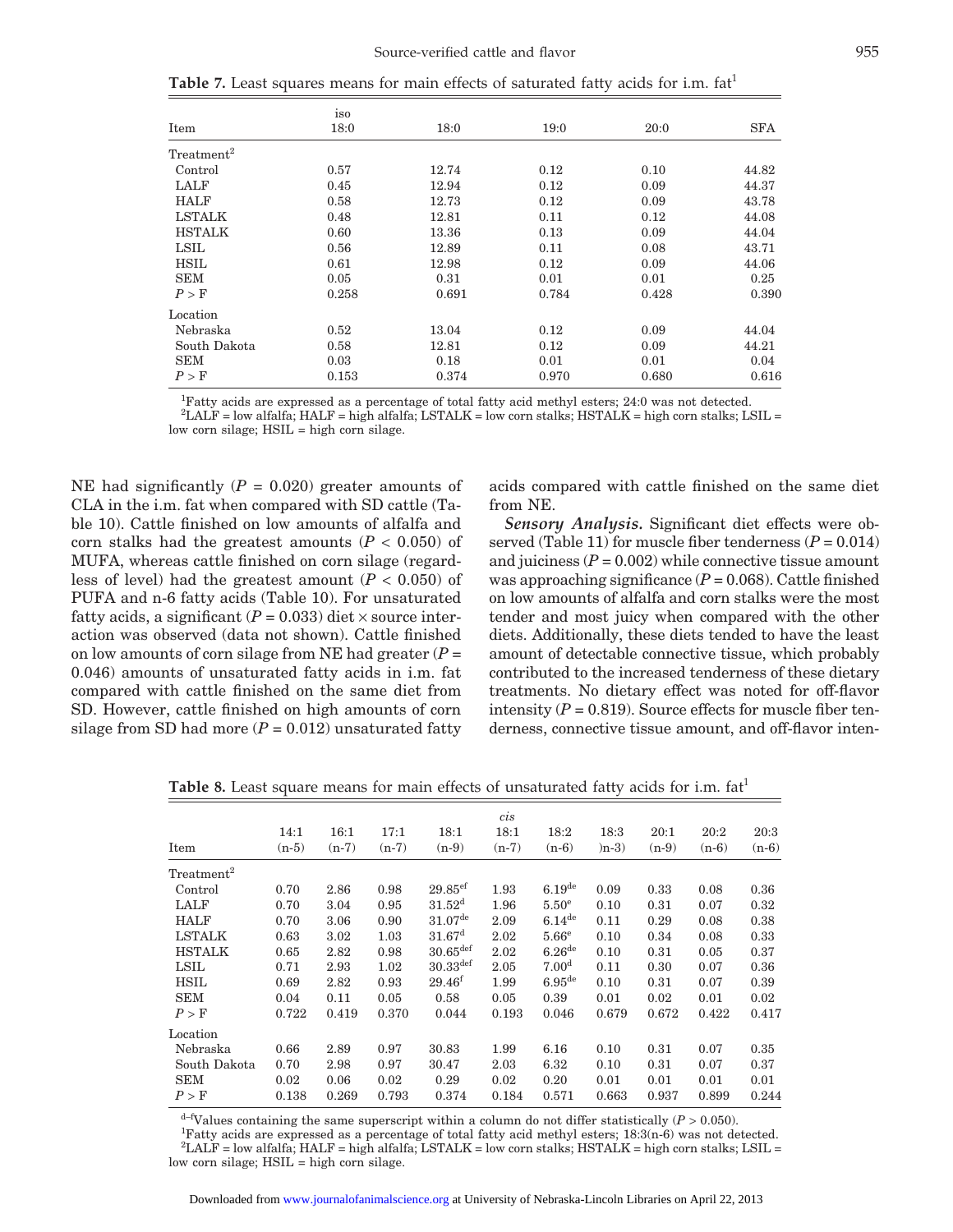**Table 9.** Least squares means for main effects of unsaturated fatty acids for i.m. fat<sup>1</sup>

|                          | 20:4               | 20:5    | 22:4    | 22:5                 |
|--------------------------|--------------------|---------|---------|----------------------|
| Item                     | $(n-6)$            | $(n-3)$ | $(n-6)$ | $(n-3)$              |
| $\mathrm{Treatment}^{2}$ |                    |         |         |                      |
| Control                  | 1.18 <sup>c</sup>  | 0.13    | 0.16    | 0.28 <sup>cd</sup>   |
| LALF                     | 0.86 <sup>d</sup>  | 0.10    | 0.12    | 0.21 <sup>e</sup>    |
| <b>HALF</b>              | 1.12 <sup>cd</sup> | 0.11    | 0.18    | $0.28$ <sup>cd</sup> |
| <b>LSTALK</b>            | 0.95 <sup>cd</sup> | 0.12    | 0.14    | 0.24 <sup>de</sup>   |
| <b>HSTALK</b>            | $1.23^{\circ}$     | 0.12    | 0.17    | 0.28 <sup>cd</sup>   |
| LSIL                     | $1.23^{\circ}$     | 0.11    | 0.17    | 0.31 <sup>c</sup>    |
| <b>HSIL</b>              | 1.23 <sup>c</sup>  | 0.13    | 0.18    | 0.28 <sup>cd</sup>   |
| <b>SEM</b>               | 0.10               | 0.02    | 0.02    | 0.02                 |
| P > F                    | 0.050              | 0.749   | 0.131   | 0.018                |
| $_{\rm Location}$        |                    |         |         |                      |
| Nebraska                 | 1.06               | 0.11    | 0.15    | 0.26                 |
| South Dakota             | 1.16               | 0.12    | 0.17    | 0.27                 |
| <b>SEM</b>               | 0.06               | 0.01    | 0.01    | 0.01                 |
| P > F                    | 0.215              | 0.633   | 0.301   | 0.339                |
|                          |                    |         |         |                      |

 $c$ <sup>-e</sup>Values containing the same superscript within a column do not differ statistically ( $P > 0.050$ ).

Fatty acids are expressed as a percentage of total fatty acid methyl esters.

 $^2\rm{LALF}$  = low alfalfa; HALF = high alfalfa; LSTALK = low corn stalks; HSTALK = high corn stalks; LSIL = low corn silage; HSIL = high corn silage.

sity were not significant ( $P \ge 0.241$ ). However, steaks of cattle from SD were significantly juicer than steaks of cattle from NE  $(P = 0.019$ ; Table 11). No significant dietary or source effects were observed for the liver-like, metallic, sour, charred, or oxidized off-flavors  $(P \ge 0.169)$ , but significant dietary  $(P = 0.006)$  and source  $(P = 0.023)$ effects were reported for bloody notes (Table 12). However, cattle finished on low amounts of corn stalks had 3 times as many panelists indicate liver-like off-flavor when compared with the other diets. Cattle finished on the low amounts of alfalfa had the most bloody notes, whereas cattle finished on the control, high amounts of alfalfa and corn stalks, and silage diets had the lowest bloody notes. Additionally, cattle from SD had greater bloody notes than cattle from NE. A significant  $(P <$ 0.001) diet  $\times$  source interaction was observed for bitter

**Table 10.** Least squares means for main effects of unsaturated, *trans*, polyunsaturated, n-6, and n-3 fatty acids for i.m.  $fat<sup>1</sup>$ 

| Item                   | 18:1<br>trans | 18:2<br>$(n-6)$<br><i>trans</i> ) | <b>CLA</b><br>$cis-9$ ,<br>$trans-11$ | <b>CLA</b><br>$trans-10$ ,<br>$cis-12$ | CLA <sup>2</sup>  | MUFA                   | <b>PUFA</b>        | $n-6$              | n-3   | $n - 6:3^3$ |
|------------------------|---------------|-----------------------------------|---------------------------------------|----------------------------------------|-------------------|------------------------|--------------------|--------------------|-------|-------------|
| Treatment <sup>4</sup> |               |                                   |                                       |                                        |                   |                        |                    |                    |       |             |
| Control                | 6.65          | 0.12                              | 0.47                                  | 0.07                                   | 0.06              | 43.30 <sup>g</sup>     | 9.17 <sup>ef</sup> | 7.96 <sup>ef</sup> | 0.49  | 16.55       |
| LALF                   | 6.88          | 0.11                              | 0.49                                  | 0.07                                   | 0.04              | $45.20^{\circ}$        | $7.98^{f}$         | 6.86 <sup>f</sup>  | 0.41  | 17.26       |
| <b>HALF</b>            | 6.56          | 0.13                              | 0.43                                  | 0.04                                   | 0.04              | $44.45$ <sup>efg</sup> | 9.00 <sup>f</sup>  | 7.87 <sup>ef</sup> | 0.50  | 16.88       |
| <b>LSTALK</b>          | 6.30          | 0.13                              | 0.46                                  | 0.05                                   | 0.05              | $45.04$ <sup>ef</sup>  | 8.33 <sup>f</sup>  | $7.17^{\rm f}$     | 0.45  | 16.38       |
| <b>HSTALK</b>          | 6.45          | 0.12                              | 0.44                                  | 0.03                                   | 0.06              | $43.85$ <sup>fg</sup>  | 9.16 <sup>ef</sup> | 8.04 <sup>ef</sup> | 0.50  | 16.93       |
| LSIL                   | 6.53          | 0.10                              | 0.44                                  | 0.05                                   | 0.04              | 43.89 <sup>efg</sup>   | 9.98 <sup>e</sup>  | $8.81^\mathrm{e}$  | 0.54  | 18.28       |
| <b>HSIL</b>            | 7.08          | 0.11                              | 0.47                                  | 0.07                                   | 0.06              | $43.61$ <sup>g</sup>   | $10.04^{\circ}$    | $8.82^e$           | 0.51  | 18.79       |
| <b>SEM</b>             | 0.40          | 0.01                              | 0.03                                  | 0.01                                   | 0.01              | 0.51                   | 0.51               | 0.50               | 0.04  | 1.42        |
| P > F                  | 0.818         | 0.332                             | 0.760                                 | 0.218                                  | 0.917             | 0.040                  | 0.034              | 0.039              | 0.218 | 0.826       |
| Location               |               |                                   |                                       |                                        |                   |                        |                    |                    |       |             |
| Nebraska               | 6.60          | 0.11                              | 0.45                                  | 0.06                                   | 0.06 <sup>y</sup> | 44.30                  | 8.95               | 7.79               | 0.48  | 17.16       |
| South Dakota           | 6.67          | 0.12                              | 0.46                                  | 0.05                                   | $0.04^z$          | 44.08                  | 9.23               | 8.07               | 0.49  | 17.43       |
| <b>SEM</b>             | 0.23          | 0.01                              | 0.01                                  | 0.01                                   | 0.01              | 0.26                   | 0.25               | 0.25               | 0.02  | 0.73        |
| P > F                  | 0.837         | 0.638                             | 0.580                                 | 0.793                                  | 0.020             | 0.536                  | 0.415              | 0.410              | 0.603 | 0.786       |

<sup>e–g</sup>Values containing the same superscript within a column do not differ statistically (*P* > 0.050). y,<sup>z</sup>Values containing the same superscript within a column do not differ statistically (*P* > 0.050).

Fatty acids are expressed as a percentage of total fatty acid methyl esters.

2 Unidentified isomer of CLA.

 $3n-6$ :n-3 ratio.

4 LALF = low alfalfa; HALF = high alfalfa; LSTALK = low corn stalks; HSTALK = high corn stalks; LSIL = low corn silage; HSIL = high corn silage.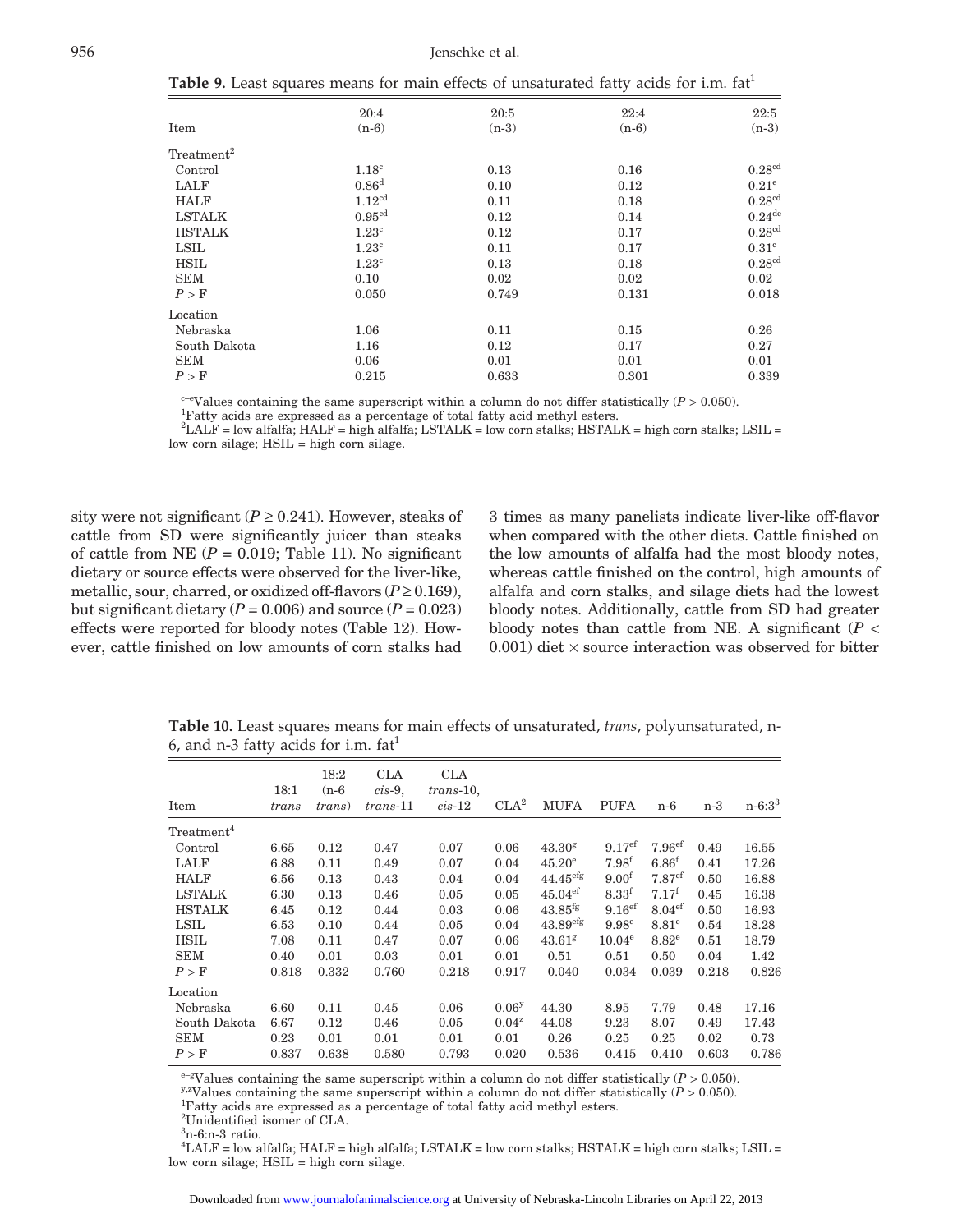| Item                   | Muscle fiber<br>$t$ enderness <sup>1</sup> | Connective<br>tissue amount <sup>2</sup> | Juiciness <sup>3</sup> | Off-flavor<br>intensity <sup>4</sup> |
|------------------------|--------------------------------------------|------------------------------------------|------------------------|--------------------------------------|
| Treatment <sup>5</sup> |                                            |                                          |                        |                                      |
| Control                | 5.14 <sup>g</sup>                          | 5.05                                     | 4.71 <sup>gh</sup>     | 2.27                                 |
| LALF                   | $5.61$ <sup>f</sup>                        | 5.40                                     | $5.64$ <sup>f</sup>    | 2.36                                 |
| <b>HALF</b>            | 5.04 <sup>g</sup>                          | 4.91                                     | $4.52^{\rm h}$         | 2.29                                 |
| <b>LSTALK</b>          | 5.59 <sup>f</sup>                          | 5.41                                     | $5.04$ <sup>g</sup>    | 2.41                                 |
| <b>HSTALK</b>          | 5.11 <sup>g</sup>                          | 5.05                                     | 4.72 <sup>gh</sup>     | 2.36                                 |
| LSIL                   | $5.22$ <sup>g</sup>                        | 5.25                                     | 4.81 <sup>g</sup>      | 2.30                                 |
| HSIL                   | $5.21$ g                                   | 5.06                                     | 4.68 <sup>gh</sup>     | 2.27                                 |
| <b>SEM</b>             | 0.15                                       | 0.14                                     | 0.13                   | 0.09                                 |
| P > F                  | 0.014                                      | 0.068                                    | 0.002                  | 0.819                                |
| Location               |                                            |                                          |                        |                                      |
| Nebraska               | 5.23                                       | 5.23                                     | $4.74^{z}$             | 2.31                                 |
| South Dakota           | 5.31                                       | 5.10                                     | 5.01 <sup>y</sup>      | 2.34                                 |
| <b>SEM</b>             | 0.08                                       | 0.08                                     | 0.09                   | 0.05                                 |
| P > F                  | 0.465                                      | 0.241                                    | 0.019                  | 0.675                                |

|  |                                                    |  |  |  | <b>Table 11.</b> Least squares means for main effects for muscle fiber tenderness, connective |  |
|--|----------------------------------------------------|--|--|--|-----------------------------------------------------------------------------------------------|--|
|  | tissue amount, juiciness, and off-flavor intensity |  |  |  |                                                                                               |  |

<sup>f-h</sup>Mean values within a column and followed by the same letter are not significantly different ( $P > 0.050$ ).<br><sup>y,z</sup>Mean values within a column and followed by the same letter are not significantly different ( $P > 0.050$ ).

<sup>1</sup>Muscle fiber tenderness:  $1 =$  extremely tough;  $8 =$  extremely tender.

<sup>2</sup>Connective tissue amount:  $1 =$  abundant amount;  $8 =$  no connective tissue.

 ${}^{3}$ Juiciness: 1 = extremely dry; 8 = extremely juicy.

<sup>4</sup>Off-flavor intensity: 1 = no off-flavor; 8 = extreme off-flavor.<br><sup>5</sup>LALE – low olfolfo: HALE – bigh olfolfo: LSTALE – low corn

 ${}^{5}$ LALF = low alfalfa; HALF = high alfalfa; LSTALK = low corn stalks; HSTALK = high corn stalks; LSIL = low corn silage;  $HSIL = high$  corn silage.

notes (data not shown). Within the control diet, cattle from SD had greater bitterness notes than cattle from NE  $(P = 0.002)$ . Conversely, within the low alfalfa and high corn stalks diets, cattle from NE were more bitter than cattle from NE ( $P \le 0.005$ ).

Correlation coefficients between chemical attributes and the liver-like off-flavor were calculated (Table 13). Subcutaneous adipose tissue of 18:2(n-6 *trans*) were inversely  $(P = 0.037; r = -0.17)$  related with liver-like off-flavor, whereas s.c. proportions of  $20:1(n-9)$  ( $P =$ 0.001; r = 0.21) and CLA *cis*-9, *trans*-11 (*P* = 0.046; r = 0.16) were directly related. Also, pH $(P = 0.076; r = 0.14)$ tended to be directly related, whereas s.c. proportions of 20:4(n-6) ( $P = 0.088$ ;  $r = -0.14$ ) and i.m. proportions 22:4(n-6)  $(P = 0.066; r = -0.15)$  were inversely related to the liver-like off-flavor.

| Item                   | Liver-like <sup>1</sup> | Metallic <sup>1</sup> | Sour <sup>1</sup> | Charred <sup>1</sup> | Oxidized <sup>1</sup> | Bloodv <sup>1</sup> |
|------------------------|-------------------------|-----------------------|-------------------|----------------------|-----------------------|---------------------|
| Treatment <sup>2</sup> |                         |                       |                   |                      |                       |                     |
| Control                | 2.10                    | 61.62                 | 43.87             | 9.79                 | 21.19                 | $14.98^{\rm e}$     |
| LALF                   | 3.13                    | 63.40                 | 41.68             | 6.12                 | 19.42                 | 34.88 <sup>c</sup>  |
| <b>HALF</b>            | 2.09                    | 64.50                 | 38.10             | 9.72                 | 19.39                 | $19.69^{de}$        |
| <b>LSTALK</b>          | 9.14                    | 58.52                 | 35.39             | 5.35                 | 19.93                 | 25.32 <sup>cd</sup> |
| <b>HSTALK</b>          | 2.52                    | 50.85                 | 42.64             | 10.46                | 27.16                 | $14.41^{\circ}$     |
| LSIL                   | 2.98                    | 58.79                 | 43.54             | 11.14                | 24.13                 | $19.88^{de}$        |
| <b>HSIL</b>            | 1.99                    | 52.21                 | 42.04             | 5.05                 | 21.45                 | $18.22^{de}$        |
| <b>SEM</b>             | 3.61                    | 4.54                  | 4.36              | 3.93                 | 3.99                  | 4.15                |
| P > F                  | 0.670                   | 0.169                 | 0.720             | 0.745                | 0.651                 | 0.006               |
| Location               |                         |                       |                   |                      |                       |                     |
| Nebraska               | 3.52                    | 56.67                 | 42.63             | 9.94                 | 23.03                 | $17.63^z$           |
| South Dakota           | 3.32                    | 60.44                 | 39.44             | 6.53                 | 20.59                 | $24.48^y$           |
| <b>SEM</b>             | 1.85                    | 2.51                  | 2.37              | 2.02                 | 2.09                  | 2.13                |
| P > F                  | 0.940                   | 0.274                 | 0.341             | 0.224                | 0.397                 | 0.023               |

**Table 12.** Least squares means for main effects for livery-like, metallic, sour, charred, oxidized, and bloody

<sup>e-e</sup>Mean values within a column and followed by the same letter are not significantly different ( $P > 0.050$ ).<br><sup>y,z</sup>Mean values within a column and followed by the same letter are not significantly different ( $P > 0.050$ ). <sup>1</sup>Off-flavors are expressed as a percentage of panelists that identified the off-flavor.

 $^2\rm{LALF}$  = low alfalfa; HALF = high alfalfa; LSTALK = low corn stalks; HSTALK = high corn stalks; LSIL = low corn silage; HSIL = high corn silage.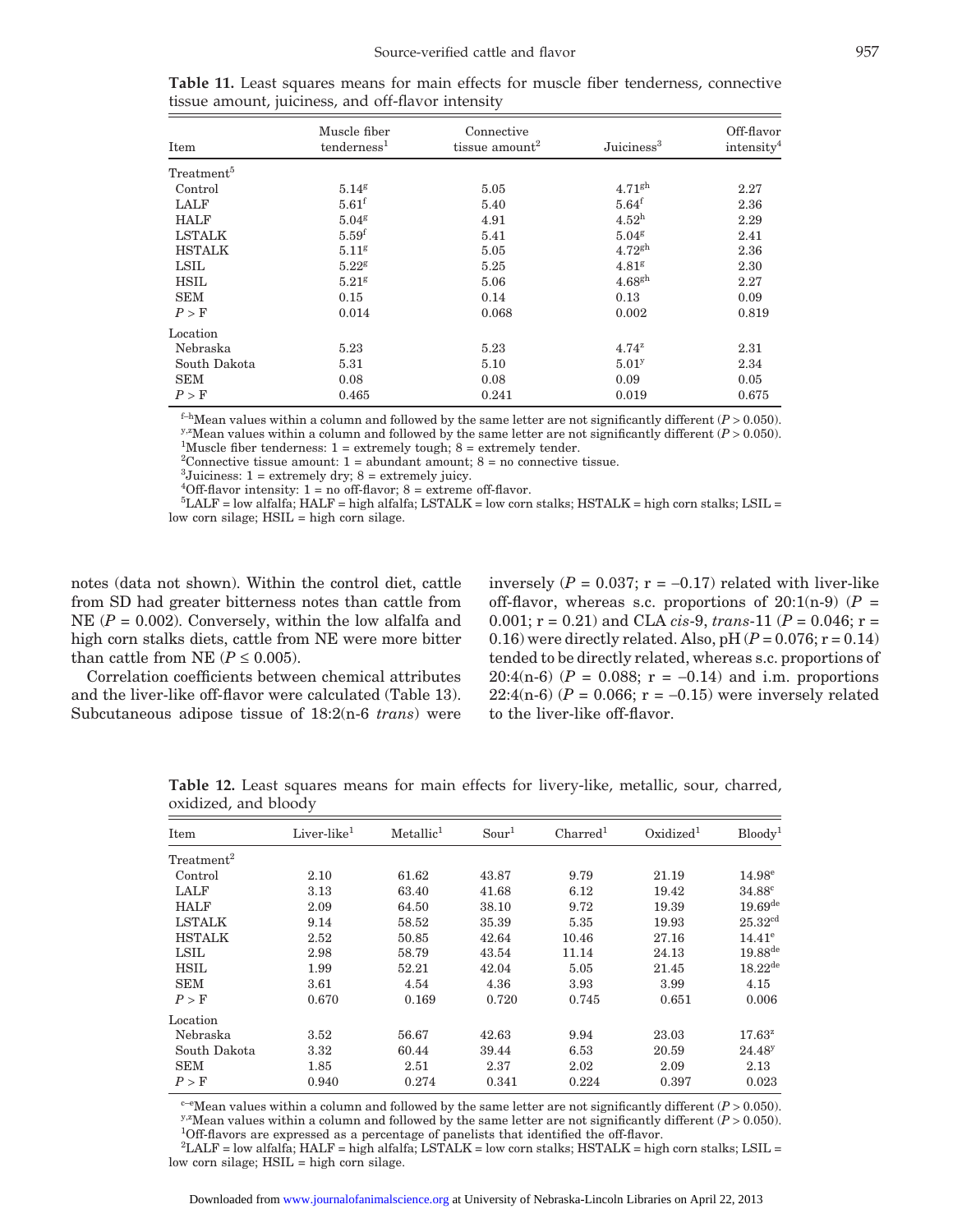| butes and the liver-like off-flavor                               |  |
|-------------------------------------------------------------------|--|
| <b>Table 13.</b> Correlation coefficients between chemical attri- |  |

| Item                    | r       | P > F |
|-------------------------|---------|-------|
| $18:2(n-6t)^1$          | $-0.17$ | 0.037 |
| $20:1(n-9)^1$           | 0.21    | 0.001 |
| CLA cis-9, trans- $111$ | 0.16    | 0.046 |
| $20:4(n-6)^1$           | $-0.14$ | 0.088 |
| $22:4(n-6)^2$           | $-0.15$ | 0.066 |
| pH                      | 0.14    | 0.076 |

1 Subcutaneous adipose tissue.

2 Intramuscular adipose tissue.

### **DISCUSSION**

Evaluation of geographical source as a possible source of variation in chemical and sensory attributes of beef has received little attention in the literature. Results from this study indicate that fatty acid profiles were affected more than the sensory profile of beef, because cattle source only affected bloody and bitter notes. Cattle were purchased in sale barns; therefore, it is difficult to hypothesize what might be causing these differences. Possible differences in forage types during weaning could play a role; however, those effects most likely would have been negligible due to being on a finishing diet for 139 d and thus probably occurred before entering the trial. Melton et al. (1982) noted that fatty acid profiles also change as days on corn increase. Specifically, 14:0, 14:1, 15:0, 16:1, 17:0, 17:1, 18:0, and 18:1 significantly increase from 0 d to 112 d on corn, whereas 18:0 and 18:2 decrease.

Others have conducted research on distillers grains and roughage. Although analyses were conducted on the musculus longissimus lumborum, Shand et al. (1998) reported that cattle finished on wheat-based distillers grains had similar moisture and pH values as reported here, but percentage fat values reported here were approximately 24% greater, which could be due to the source of distillers grains (corn vs. wheat) or muscle differences. Mills et al. (1992) reported no statistical differences of i.m. fatty acid levels from cattle finished on diets containing shelled corn with either 40% corn silage or 40% alfalfa haylage. This could be due to muscle differences, because Mills et al. (1992) used the LM. Additionally, levels of roughage in the diet and differences in quantification of fatty acids could have also played a role. Mills et al. (1992) only quantified 14:0, 16:0, 16:1(n-7), 18:0, 18:1(n-9), and 18:2(n-6), whereas we quantified many more. Baublits et al. (2006) reported that cattle finished on fescue or orchard grass in addition to pelleted soy had significantly greater amounts of 16:0 and 18:1(n-9) but smaller amounts of 15:0, 16:1(n-7), 18:3(n-3), and 20:4(n-6) when compared the control diet, which consisted of only tall fescue. However, results from the current study indicate minor changes in the aforementioned fatty acids, which are probably due to lower levels of roughage inclusion. Although cattle from this study were fed

a constant amount of WDGS (30%), Mello et al. (2007) reported that cattle finished on 30% WDGS had significantly greater amounts of 18:0, 18:2(n-6), 20:0, CLA *cis*-9, *trans*-11, *trans* fatty acids, n-6 fatty acids, and greater n-6:n-3 ratio but smaller amounts of 16:1(n-7), 18:1(n-9), and *cis* 18:1(n-7) when compared with cattle not finished on WDGS.

Cattle finished on corn silage also had greater amounts of PUFA, which can increase lipid oxidation and decrease consumer acceptability (Kanner, 1994). The current study did not include retail display, so oxidation in the form of malonaldehyde was not measured. However, ORP was measured, but no significant diet or source effects were noted. Oxidation-reduction potential is a measure of the total oxidative or reducing capacity of the meat system, whereas the thiobarbituric acid assay is a measure of malonaldehyde. Because cattle finished on silage (regardless of level) had greater levels of PUFA, muscle tissue from these animals would be expected to have greater susceptibility to lipid oxidation; therefore, vitamin E in the ration would likely be beneficial.

Results from this study indicate that cattle finished on low levels of alfalfa and corn stalks were significantly more tender and juicier when compared the other diets. Mills et al. (1992) found no statistical differences in hardness, juiciness, number of chews, sustained juiciness, or resistance of the bolus. Baublits et al. (2006) reported that cattle finished on fescue or orchard grass with soyhull supplementation had significantly lower grassy aromatics when compared with cattle finished solely on fescue grass. Juiciness, tenderness, connective tissue, or other aromatics, including livery or aftertastes, did not differ. In the current study, cattle finished on low levels of alfalfa and corn stalks had significantly greater bloody notes. Miller (2001) reported that beef with a pH above 5.6, lower degrees of doneness, and beef from older animals tend to have greater bloody notes. The pH values ranged from 5.58 to 5.68, were cooked to the same degree of doneness, and were the same relative age. Therefore, the increase in bloody notes from beef finished on low amounts of alfalfa or corn stalks may be due to pH. Others have noted no differences in flavor with corn silage or alfalfa addition to the diet (Prior et al., 1977; Harrison et al., 1978).

The current study reveals that pH tends to have a positive correlation with liver-like off-flavor. Meisinger et al. (2006) reported that 55% of the variation of the liver-like off-flavor in the musculus rectus femoris was due to heme-Fe content and pH. Belk et al. (1993) noted that cuts with no fat trim or cooked to greater degrees of doneness had more of the liver-like off-flavor compared with cuts with trimmable fat or cooked to lower degrees of doneness. Our results indicate that individual s.c. fatty acids play a significant role in the development of the liver-like off-flavor. Specifically, 18:2(n-6 *trans*) might have played an important role due to its negative association with liver-like off-flavor in relation to the trend reported by Belk et al. (1993). Others have also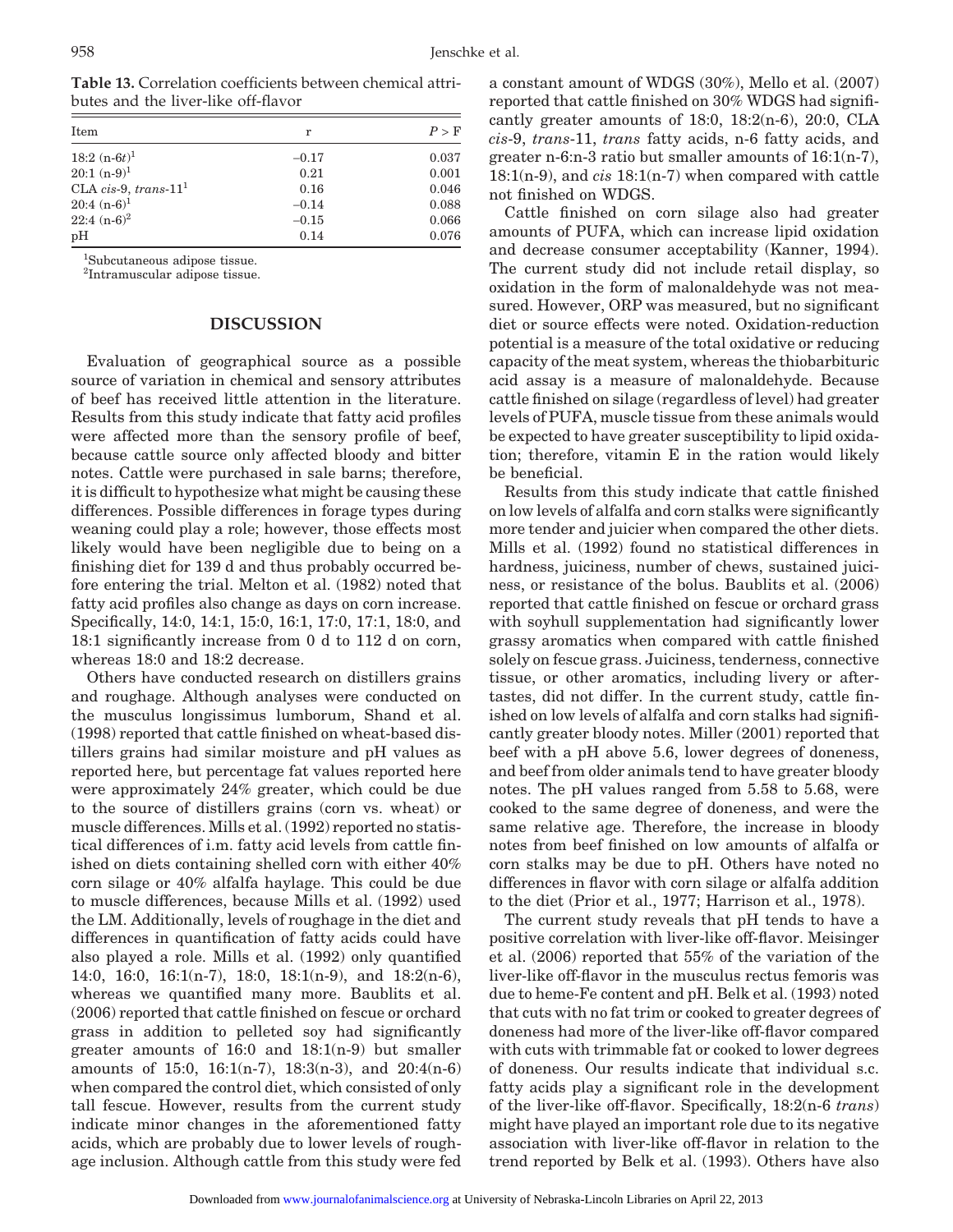indicated that fatty acids play an important role in the development of the liver-like off-flavor. Camfield et al.  $(1997)$  reported 18:1(n-7) and 20:2(n-6) were related to the liver-like off-flavor, whereas Yancey et al. (2006) reported that 18:1(n-9 *trans*), 16:1, and 17:1 were negatively related in the musculus gluteus medius and individually explained approximately 20% of the variation in the liver-like off-flavor, whereas 18:1(n-9) was positively related and explained 21% of the variation in the liver-like off-flavor. Linoleic acid (18:2) was negatively correlated  $(r = -0.19)$  with the liver-like off-flavor in the musculus psoas major. In the current study, all fatty acids related to the liver-like off-flavor were polyunsaturated, which leads us to hypothesize that lipid oxidation may play a pertinent role in the development of the liver-like off-flavor. However, Yancey et al. (2006) reported that lipid oxidation, as quantified by the presence of malonaldehyde, had minimal effects on the liverlike off-flavor, whereas Hodgen (2006) indicated a strong relationship between liver-like off-flavor notes and primary oxidation by-products of oleic, linoleic, and arachidonic acids as identified by mass spectrometry. Additionally, ORP was not significantly correlated with the liver-like off-flavor  $(P = 0.121; r = 0.12)$ . Perhaps the thiobarbituric acid and ORP procedures are not sensitive enough to measure oxidation. Future aging studies that utilize mass spectrometry might prove beneficial in advancing our understanding of the cause of liver-like off-flavor.

#### **LITERATURE CITED**

- AOAC. 1990. Official Methods of Analysis. 15th ed. Assoc. Off. Anal. Chem., Arlington, VA.
- Baublits, R. T., A. H. Brown Jr., F. W. Pohlman, D. C. Rule, Z. B. Johnson, D. O. Onks, C. M. Murrieta, C. J. Richards, H. D. Loveday, B. A. Sandelin, and R. B. Pugh. 2006. Fatty acid and sensory characteristics of beef from three biological types of cattle grazing cool-season forages supplemented with soyhulls. Meat Sci. 72:100–107.
- Belk, K. E., R. K. Miller, L. L. Evans, S. P. Liu, and G. R. Acuff. 1993. Flavor attributes and microbial levels of fresh beef roasts cooked with varying foodservice methodology. J. Muscle Foods 4:321–337.
- Benton, J. R., G. E. Erickson, T. J. Klopfenstein, K. J. Vander Pol, and M. A. Greenquist. 2007. Effects of roughage source and level in finishing diets containing wet distillers grains on feedlot performance. J. Anim. Sci. 85(Suppl. 2):76. (Abstr.)
- Camfield, P. K., A. H. Brown Jr., P. K. Lewis, L. Y. Rakes, and Z. B. Johnson. 1997. Effects of frame size, and time-on-feed on carcass characteristics, sensory attributes, and fatty acid profiles of steers. J. Anim. Sci. 75:1837–1844.
- Folch, J., M. Lees, and G. H. S. Stanley. 1957. A simple method for the isolation and purification of total lipids from animal tissues. J. Biol. Chem. 226:497–509.
- Harrison, A. R., M. E. Smith, D. M. Allen, M. C. Hunt, C. L. Kastner, and D. H. Kropf. 1978. Nutritional regime effects on quality and yield characteristics of beef. J. Anim. Sci. 47:383–388.
- Hodgen, J. M. J. 2006. Factors influencing off-flavor in beef. PhD Diss. Univ. Nebraska, Lincoln.
- Jenschke, B. E., J. M. James, K. J. Vander Pol, T. J. Klopfenstein, and C. R. Calkins. 2007. Wet distillers grains plus solubles do not increase liver-like off flavors in cooked beef from yearling steers. J. Muscle Foods 18:341–348.
- Kanner, J. 1994. Oxidative processes in meat and meat products: Quality implications. Meat Sci. 36:169–189.
- Meilgaard, M., G. V. Civille, and B. T. Carr. 1991. Sensory Evaluation Techniques. 2nd ed. CRC Press Inc., Boca Raton, FL.
- Meisinger, J. L., J. M. James, and C. R. Calkins. 2006. Flavor relationships among muscles from the beef chuck and round. J. Anim. Sci. 84:2826–2833.
- Mello, A. S., Jr., B. E. Jenschke, J. M. Hodgen, G. E. Erickson, and C. R. Calkins. 2007. Effects of distillers grains finishing diets on fatty acid profiles in beef cattle. J. Anim. Sci. 85(Suppl. 1):278. (Abstr.)
- Melton, S. L., J. M. Black, G. W. Davis, and W. R. Backus. 1982. Flavor and selected chemical components of ground beef from steers backgrounded on pasture and fed corn up to 140 days. J. Food Sci. 47:699–704.
- Metcalfe, L. D., A. A. Schmitz, and J. R. Pelka. 1966. Rapid preparation of fatty acid esters from lipids for gas chromatographic analysis. Anal. Chem. 38:514–515.
- Miller, R. K. 2001. Beef Flavor: A White Paper. Natl. Cattlemen's Beef Assoc., Centennial, CO.
- Mills, E. W., J. W. Comerford, R. Hollender, H. W. Harpster, B. House, and W. R. Henning. 1992. Meat composition and palatability of Holstein and beef steers as influenced by forage type and protein source. J. Anim. Sci. 70:2446–2451.
- Nam, K. C., and D. U. Ahn. 2003. Effects of ascorbic acids and antioxidants on the color of irradiated ground beef. J. Food Sci. 68:1686–1690.
- NAMP. 2007. The Meat Buyers Guide. North Am. Meat Processors Assoc., Reston, VA.
- Prior, R. L., R. H. Kohlmeier, L. V. Cundiff, M. E. Dikeman, and J. D. Crouse. 1977. Influence of dietary energy and protein on growth and carcass composition in different biological types of cattle. J. Anim. Sci. 45:132–146.
- Roeber, D. L., R. K. Gill, and A. DiCostanzo. 2005. Meat quality responses to feeding distiller's grains to finishing Holstein steers. J. Anim. Sci. 83:2455–2460.
- Shahidi, F., and L. J. Rubin. 1986. Meat flavor volatiles: A review of the composition, techniques of analysis, and sensory analysis. CRC Crit. Rev. Food Sci. Nutr. 24:141–243.
- Shand, P. J., J. J. McKinnon, and D. A. Christensen. 1998. Eating quality of beef from animals fed wet brewers' grains and wheatbased wet distillers' grains. Can. J. Anim. Sci. 78:143–146.
- Stock, R. A., J. M. Lewis, T. J. Klopfenstein, and C. T. Milton. 2000. Review of new information on the use of wet and dry milling feed by-products in feedlot diets. http://www.asas.org/JAS/symposia/ proceedings/0924.pdf Accessed April 15, 2007.
- Yancey, E. J., J. P. Grobbel, M. E. Dikeman, J. S. Smith, K. A. Hachmeister, E. C. Chambers IV, P. Gadgil, G. A. Milliken, and E. A. Dressler. 2006. Effects of total iron, myoglobin, hemoglobin, and lipid oxidation of uncooked muscles on livery flavor development and volatiles of cooked beef steaks. Meat Sci. 73:680–686.